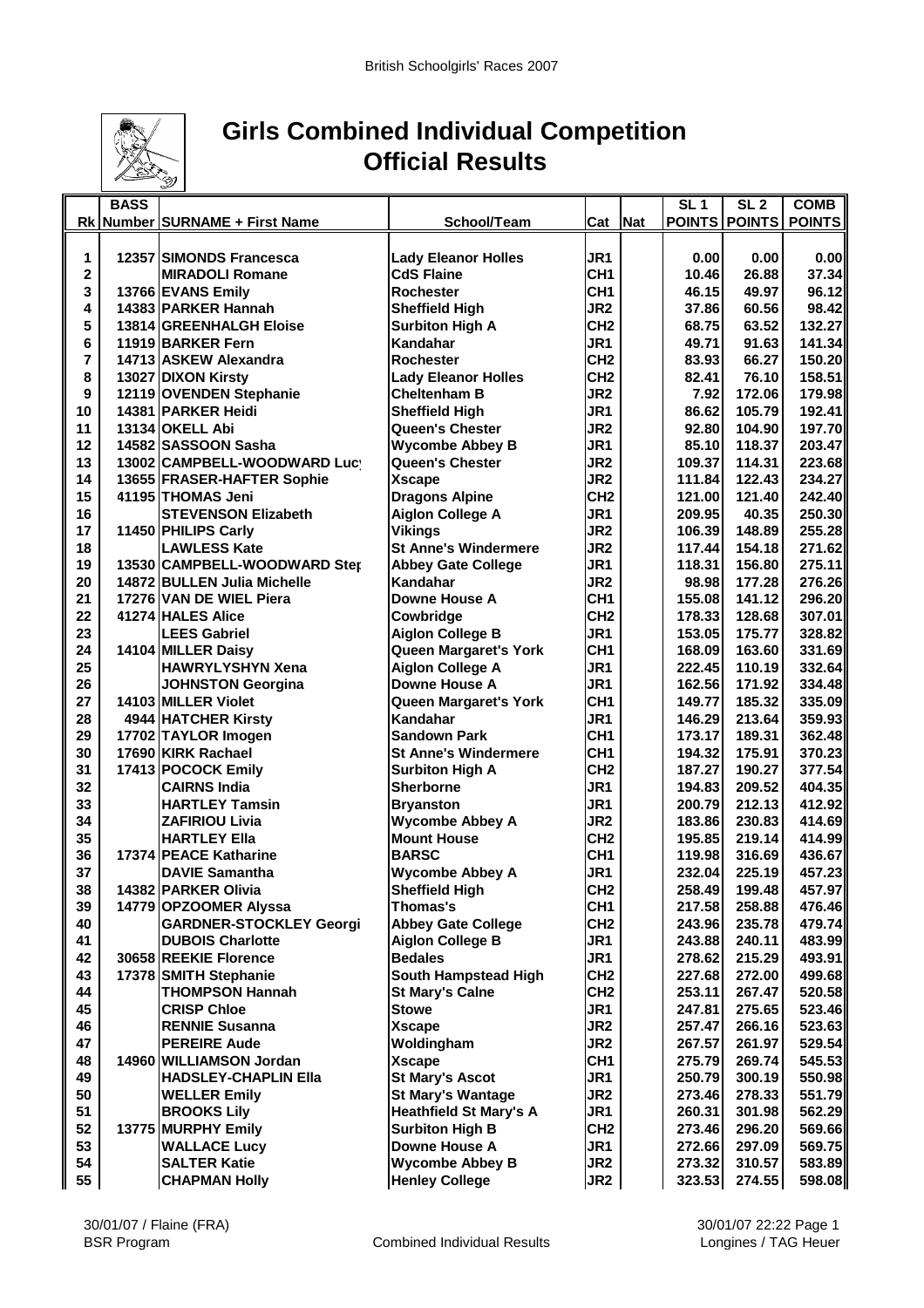|     | <b>BASS</b> |                                |                               |                 |            | SL <sub>1</sub> | SL <sub>2</sub> | <b>COMB</b>   |
|-----|-------------|--------------------------------|-------------------------------|-----------------|------------|-----------------|-----------------|---------------|
|     |             | Rk Number SURNAME + First Name | School/Team                   | Cat             | <b>Nat</b> |                 | POINTS POINTS   | <b>POINTS</b> |
|     |             |                                |                               |                 |            |                 |                 |               |
|     |             |                                |                               |                 |            |                 |                 |               |
| 56  |             | <b>HARDY Isabella</b>          | <b>St Swithun's</b>           | CH <sub>1</sub> |            | 308.85          | 290.15          | 599.00        |
| 57  |             | <b>KENT Clementine</b>         | <b>St Mary's Calne</b>        | CH <sub>2</sub> |            | 335.59          | 265.82          | 601.41        |
| 58  |             | <b>NASH Virginia</b>           | <b>DHO</b>                    | CH <sub>2</sub> |            | 326.95          | 285.68          | 612.63        |
| 59  |             | <b>CHILTON Rosie</b>           | <b>Henley College</b>         | JR <sub>2</sub> |            | 329.05          | 284.45          | 613.50        |
| 60  |             | <b>FLORMAN Katia</b>           | <b>Wycombe Abbey B</b>        | JR <sub>2</sub> |            | 302.17          | 318.34          | 620.51        |
| 61  |             | <b>JOHNSTON Pamela</b>         | <b>Francis Holland</b>        | CH <sub>1</sub> |            | 306.67          | 319.78          | 626.45        |
| 62  |             | <b>DIGBY Olivia</b>            | <b>St Swithun's</b>           | JR <sub>1</sub> |            | 317.06          | 310.77          | 627.83        |
| 63  |             | <b>ALEXANDRE Amelie</b>        | <b>St Paul's</b>              | CH <sub>2</sub> |            | 338.21          | 294.96          | 633.17        |
| 64  |             | <b>CARMICHAEL Zoe</b>          | <b>Cheltenham A</b>           | JR <sub>2</sub> |            | 303.26          | 335.31          | 638.57        |
| 65  |             | <b>LINGWOOD Emma</b>           | <b>Francis Holland</b>        | CH <sub>1</sub> |            | 337.63          | 304.24          | 641.87        |
| 66  |             | <b>TRACY Ellen</b>             | <b>St Paul's</b>              | CH <sub>2</sub> |            | 412.77          | 229.59          | 642.36        |
| 67  |             | 41480 HOPKINS Emily            | <b>Dragons Alpine</b>         | CH <sub>1</sub> |            | 324.33          | 321.57          | 645.90        |
| 68  |             | <b>REEVE-TUCKER Olivia</b>     | Woldingham                    | JR1             |            | 317.21          | 331.67          | 648.88        |
| 69  |             | <b>BELL Milla</b>              | <b>DHO</b>                    | CH <sub>2</sub> |            | 336.03          | 323.15          | 659.18        |
|     |             |                                |                               |                 |            |                 |                 | 659.72        |
| 70  |             | <b>WETHERILL Daisy</b>         | <b>Bedales</b>                | JR <sub>1</sub> |            | 295.33          | 364.39          |               |
| 71  |             | 18230 LINACRE Isabel           | <b>Surbiton High B</b>        | CH <sub>2</sub> |            | 308.27          | 361.16          | 669.43        |
| 72  |             | <b>KELWAY-BAMBER Alice</b>     | <b>Brvanston</b>              | JR <sub>2</sub> |            | 309.14          | 382.26          | 691.40        |
| 73  |             | <b>BREITMEYER Georgina</b>     | <b>Stowe</b>                  | JR <sub>1</sub> |            | 203.77          | 489.77          | 693.54        |
| 74  |             | <b>LOGAN Alicia</b>            | <b>Snowsports</b>             | CH <sub>2</sub> |            | 393.00          | 320.95          | 713.95        |
| 75  |             | <b>STAFFORD Emma</b>           | <b>Park House</b>             | CH <sub>2</sub> |            | 308.42          | 442.34          | 750.76        |
| 76  |             | <b>TAYLOR Ophelia</b>          | Cheltenham A                  | CH <sub>1</sub> |            | 323.75          | 430.11          | 753.86        |
| 77  |             | <b>MACNAMARA Katherine</b>     | <b>Stowe</b>                  | JR <sub>1</sub> |            | 329.78          | 431.41          | 761.19        |
| 78  |             | <b>GREEN Kitty</b>             | <b>Snowsports</b>             | CH <sub>2</sub> |            | 388.43          | 374.98          | 763.41        |
| 79  |             | <b>EDWARDS Millie</b>          | Thomas's                      | CH <sub>1</sub> |            | 377.38          | 389.69          | 767.07        |
| 80  |             | <b>YEUNG Isabelle</b>          | <b>Vikings</b>                | CH <sub>1</sub> |            | 362.99          | 425.57          | 788.56        |
| 81  |             | <b>OKELL Becky</b>             | <b>Snowsports</b>             | CH <sub>2</sub> |            | 400.63          | 391.20          | 791.83        |
| 82  |             | <b>MICHAELS Casey</b>          | <b>St George's Ascot</b>      | JR1             |            | 228.55          | 569.37          | 797.92        |
| 83  |             | <b>KENT Sophie</b>             | <b>St Mary's Calne</b>        | JR <sub>1</sub> |            | 294.83          | 506.27          | 801.10        |
| 84  |             | <b>WILLIAMSON Amber</b>        | <b>Heathfield St Mary's B</b> | JR <sub>1</sub> |            | 390.75          | 410.52          | 801.27        |
| 85  |             | 41485 LAWSON Thea              |                               | CH <sub>1</sub> |            | 309.07          | 494.93          | 804.00        |
|     |             |                                | <b>Dragons Alpine</b>         |                 |            |                 |                 |               |
| 86  |             | <b>MOORE Josie</b>             | <b>Millfield B</b>            | JR1             |            | 461.68          | 348.10          | 809.78        |
| 87  |             | 17286 WILLIS Katie             | <b>Surbiton High B</b>        | CH <sub>2</sub> |            | 555.35          | 274.82          | 830.17        |
| 88  |             | <b>JONES Ayesha</b>            | Queen's Chester               | CH <sub>2</sub> |            | 307.98          | 534.66          | 842.64        |
| 89  |             | <b>DEAN Laura</b>              | <b>Downe House B</b>          | JR1             |            | 428.69          | 417.80          | 846.49        |
| 90  |             | <b>RIGBY Isabella</b>          | <b>Sherborne</b>              | JR <sub>2</sub> |            | 337.70          | 513.28          | 850.98        |
| 91  |             | <b>STAFFORD Laura</b>          | <b>Park House</b>             | CH <sub>1</sub> |            | 423.31          | 434.78          | 858.09        |
| 92  |             | <b>HOCHSCHILD Annabella</b>    | <b>St Paul's</b>              | CH <sub>2</sub> |            | 430.14          | 474.44          | 904.58        |
| 93  |             | <b>WOODHOUSE Tatty</b>         | <b>Bryanston</b>              | JR1             |            | 484.86          | 425.36          | 910.22        |
| 94  |             | 41486 UNDERWOOD Lois           | Cowbridge                     | JR1             |            | 502.66          | 413.88          | 916.54        |
| 95  |             | <b>WALKER Rebecca</b>          | <b>Cheltenham B</b>           | CH <sub>2</sub> |            | 458.92          | 464.55          | 923.47        |
| 96  |             | 41452 WILLIAMS Sarah           | Cowbridge                     | CH <sub>1</sub> |            | 592.27          | 336.69          | 928.96        |
| 97  |             | <b>INGLIS Eliza</b>            | <b>Wycombe Abbey A</b>        | JR2             |            | 700.40          | 231.24          | 931.64        |
| 98  |             | <b>BALDWIN Isabelle</b>        | <b>Heathfield St Mary's B</b> | CH <sub>2</sub> |            | 481.37          | 453.07          | 934.44        |
| 99  |             | <b>VEVERS Alexandra</b>        | St George's Edinburgh B       | JR1             |            | 435.15          | 529.92          | 965.07        |
| 100 |             | <b>FOSS Isabelle</b>           | <b>Francis Holland</b>        | CH <sub>2</sub> |            | 519.96          | 470.73          | 990.69        |
| 101 |             | <b>HENDRY Iona</b>             | St George's Edinburgh B       | CH <sub>2</sub> |            | 629.55          | 372.85          | 1002.40       |
| 102 |             | <b>HOLMES Grace</b>            | <b>Millfield B</b>            | CH <sub>2</sub> |            | 433.34          | 610.14          | 1043.48       |
|     |             |                                | Thomas's                      | CH <sub>1</sub> |            |                 |                 | 1080.12       |
| 103 |             | <b>DEARLOVE Louisa</b>         |                               |                 |            | 591.03          | 489.09          |               |
| 104 |             | <b>LOWTHER Matilda</b>         | Queen Margaret's York         | CH <sub>1</sub> |            | 568.43          | 549.37          | 1117.80       |
| 105 |             | <b>AUSTERBERRY Camilla</b>     | <b>Cheltenham B</b>           | JR1             |            | 661.31          | 458.22          | 1119.53       |
| 106 |             | <b>CALNAN Georgia</b>          | Woldingham                    | JR1             |            | 516.98          | 638.60          | 1155.58       |
| 107 |             | <b>CRONAN Alexandra</b>        | <b>St George's Ascot</b>      | JR <sub>2</sub> |            | 622.79          | 562.23          | 1185.02       |
| 108 |             | <b>RUSSELL Alice</b>           | <b>Downe House B</b>          | JR1             |            | 898.72          | 539.20          | 1437.92       |
|     |             |                                |                               |                 |            |                 |                 |               |
|     |             |                                |                               |                 |            |                 |                 |               |
|     |             |                                |                               |                 |            |                 |                 |               |
|     |             |                                |                               |                 |            |                 |                 |               |
|     |             |                                |                               |                 |            |                 |                 |               |
|     |             |                                |                               |                 |            |                 |                 |               |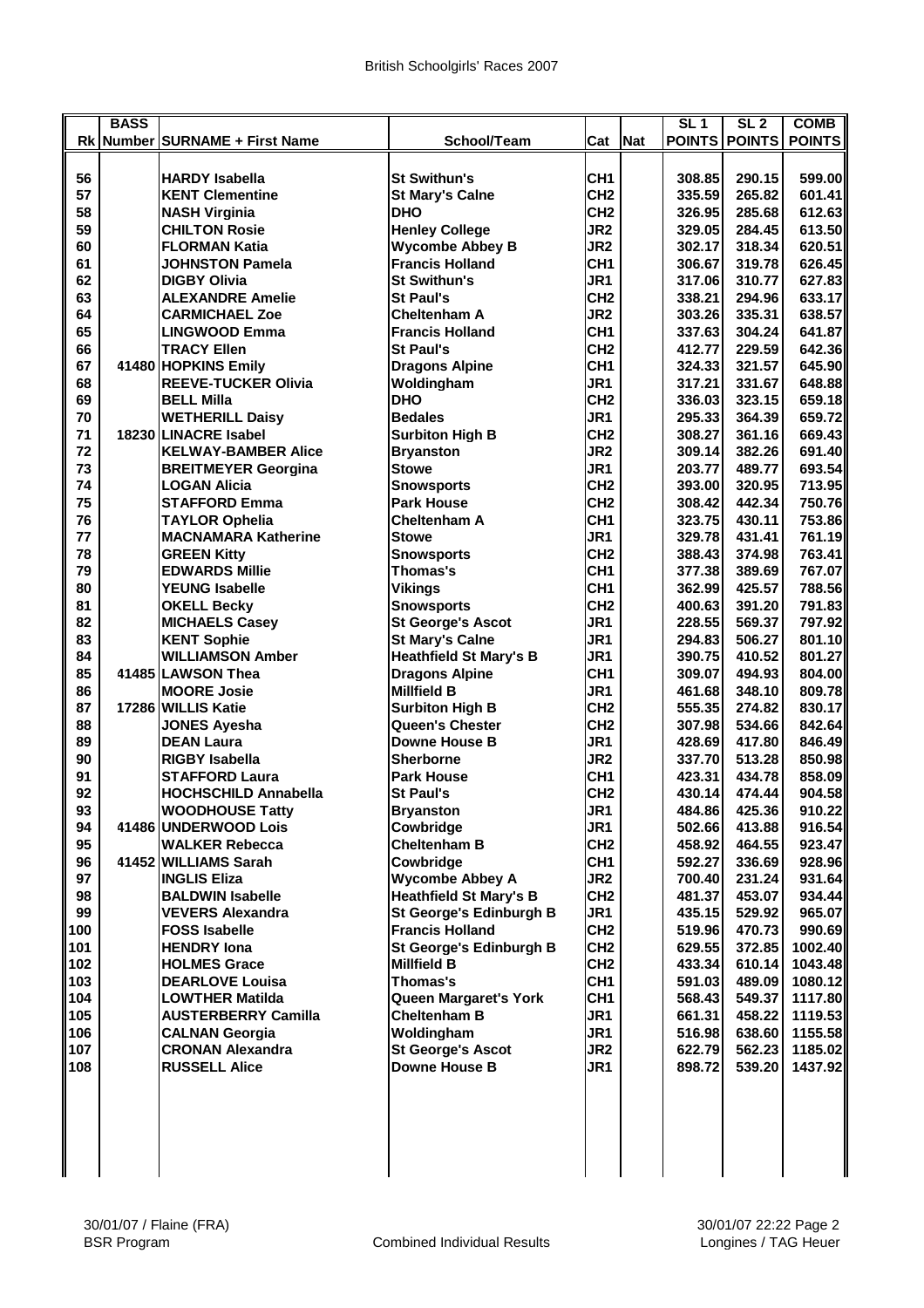| <b>BASS</b>         |                                 |                               |                 | SL <sub>1</sub> | $\overline{SL}$ 2 | <b>COMB</b>   |
|---------------------|---------------------------------|-------------------------------|-----------------|-----------------|-------------------|---------------|
|                     | Rk Number SURNAME + First Name  | School/Team                   | Cat Nat         |                 | POINTS POINTS     | <b>POINTS</b> |
|                     |                                 |                               |                 |                 |                   |               |
| <b>DISQUALIFIED</b> |                                 |                               |                 |                 |                   |               |
|                     | <b>AGNEW Clarissa</b>           | <b>St Mary's Ascot</b>        | CH <sub>2</sub> |                 |                   |               |
|                     | <b>BELL Hollie</b>              | <b>DHO</b>                    | CH <sub>2</sub> |                 |                   |               |
|                     | <b>BENSON Arabella</b>          | <b>St Mary's Wantage</b>      | JR <sub>2</sub> |                 |                   |               |
|                     | <b>BROOKS Florence</b>          | <b>Heathfield St Mary's A</b> | JR1             |                 |                   |               |
|                     | 17196 CAREW Jojo                | <b>Sandown Park</b>           | CH <sub>2</sub> |                 |                   |               |
|                     | <b>DABORN Hannah</b>            | <b>Henley College</b>         | JR <sub>2</sub> |                 |                   |               |
|                     | <b>DONZEL Myrtille</b>          | <b>CdS Flaine</b>             | CH <sub>2</sub> |                 |                   |               |
|                     | 13711 ESPINOSA Stephanie        | <b>Sandown Park</b>           | CH <sub>2</sub> |                 |                   |               |
|                     | <b>13765 EVANS Charlotte</b>    | <b>Rochester</b>              | JR1             |                 |                   |               |
|                     | <b>FITZROY-STONE Alex</b>       | <b>Millfield A</b>            | JR <sub>1</sub> |                 |                   |               |
|                     | 14096 FRANCIS-VENEZIA Elizabeth | <b>BARSC</b>                  | JR <sub>1</sub> |                 |                   |               |
|                     | <b>GILLON-LIVESEY Alexandra</b> | Cheltenham A                  | JR1             |                 |                   |               |
|                     | <b>GOODWIN Lara</b>             | <b>Abbey Gate College</b>     | CH <sub>2</sub> |                 |                   |               |
|                     | <b>JACKSON Francesca</b>        | <b>Millfield A</b>            | JR <sub>2</sub> |                 |                   |               |
|                     | <b>KNOTT Adelaide</b>           | <b>Millfield A</b>            | JR <sub>2</sub> |                 |                   |               |
|                     | <b>KREFTING Natasha</b>         | <b>Heathfield St Mary's A</b> | JR <sub>1</sub> |                 |                   |               |
|                     | <b>LEIGH India</b>              | <b>Mount House</b>            | CH <sub>1</sub> |                 |                   |               |
|                     | <b>MAYNARD Lucy</b>             | <b>BARSC</b>                  | CH <sub>1</sub> |                 |                   |               |
|                     | 17724 McFADDEN Katherine        | South Hampstead High          | CH <sub>2</sub> |                 |                   |               |
|                     | <b>MILLARD-BOURNE Alice</b>     | <b>St Swithun's</b>           | CH <sub>1</sub> |                 |                   |               |
|                     | 30661 MILLICAN Sarah            | St George's Edinburgh A       | CH <sub>1</sub> |                 |                   |               |
|                     | 13137 MURPHY Alice              | <b>Surbiton High A</b>        | JR <sub>1</sub> |                 |                   |               |
|                     | <b>PAKENHAM Emma</b>            | <b>St George's Ascot</b>      | JR <sub>2</sub> |                 |                   |               |
|                     | 13454 PALFREY Elizabeth         | <b>Vikings</b>                | JR <sub>1</sub> |                 |                   |               |
|                     | <b>PALMER Emily</b>             | <b>Sherborne</b>              | JR <sub>1</sub> |                 |                   |               |
|                     | <b>PARKER Grace</b>             | <b>Aiglon College A</b>       | JR <sub>1</sub> |                 |                   |               |
|                     | <b>PARMENTER Lois</b>           | <b>Lady Eleanor Holles</b>    | JR1             |                 |                   |               |
|                     | <b>PATEL Karupa</b>             | <b>Millfield B</b>            | JR <sub>1</sub> |                 |                   |               |
|                     | <b>PAYNE Emma</b>               | <b>St Mary's Wantage</b>      | JR <sub>2</sub> |                 |                   |               |
|                     | <b>PFLUGER Tanya</b>            | <b>Aiglon College B</b>       | JR <sub>1</sub> |                 |                   |               |
|                     | <b>PIRONTI Sofia</b>            | <b>Heathfield St Mary's B</b> | JR <sub>1</sub> |                 |                   |               |
|                     | 30452 RENNIE Amanda             | St George's Edinburgh A       | JR <sub>1</sub> |                 |                   |               |
|                     | <b>ROBERTSON Joanna</b>         | St George's Edinburgh A       | JR <sub>1</sub> |                 |                   |               |
|                     | <b>ROY Imogen</b>               | St George's Edinburgh B       | JR <sub>1</sub> |                 |                   |               |
|                     | <b>SIMPSON Emma</b>             | <b>Park House</b>             | CH <sub>1</sub> |                 |                   |               |
|                     | 17377 SMITH Harriet             | South Hampstead High          | JR <sub>1</sub> |                 |                   |               |
|                     | <b>SYKES Marina</b>             | <b>Downe House B</b>          | JR1             |                 |                   |               |
|                     | <b>THEVENET Marie</b>           | <b>CdS Flaine</b>             | CH <sub>2</sub> |                 |                   |               |
|                     | <b>THOMSON Annabelle</b>        | <b>St Mary's Ascot</b>        | JR1             |                 |                   |               |
|                     | <b>WIGMAN Anna</b>              | <b>St Anne's Windermere</b>   | JR <sub>2</sub> |                 |                   |               |
|                     | 17171 WYLD Rachel               | <b>Bedales</b>                | JR1             |                 |                   |               |
|                     | <b>YEOWARD Rosie</b>            | <b>Mount House</b>            | CH <sub>1</sub> |                 |                   |               |
|                     |                                 |                               |                 |                 |                   |               |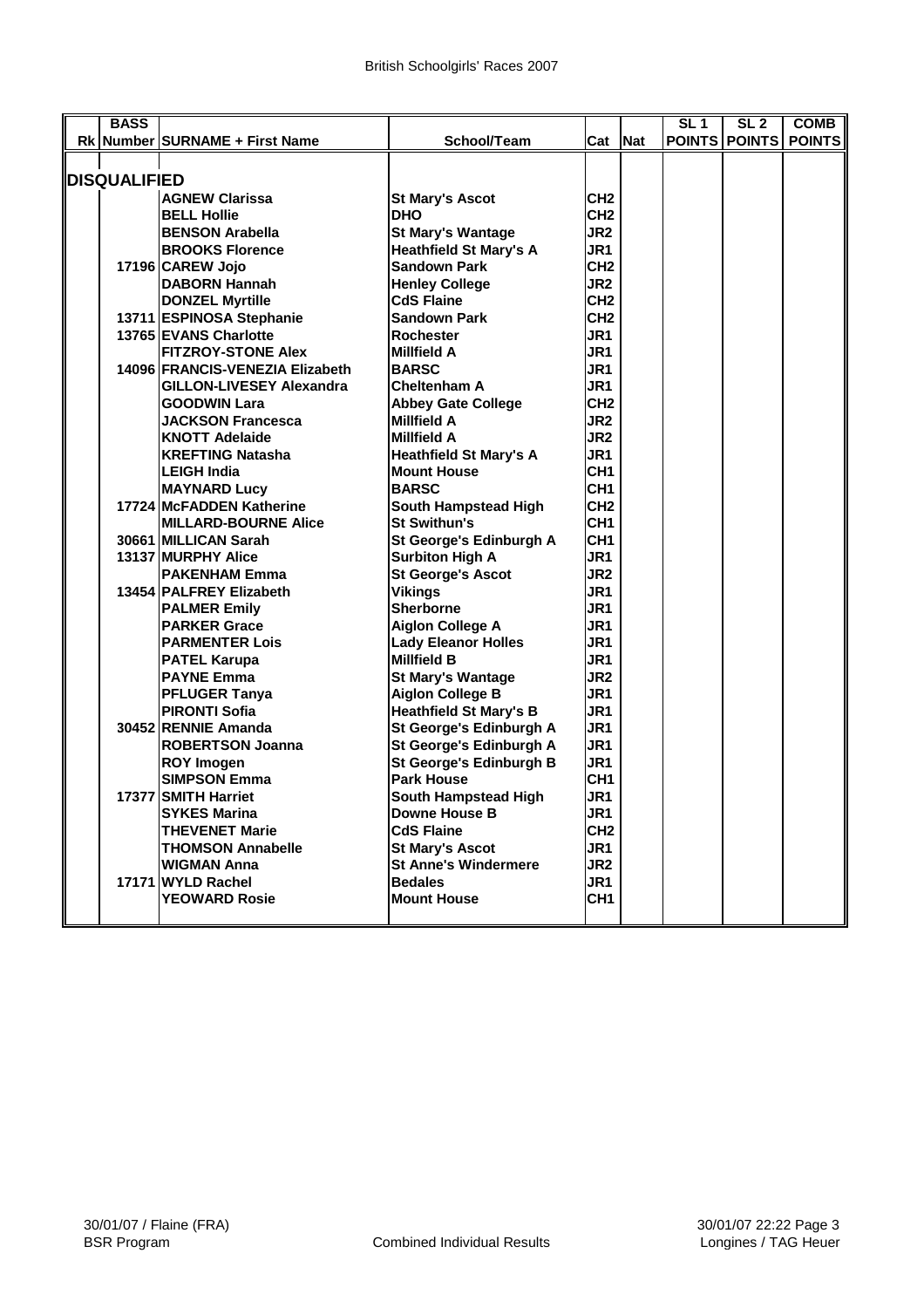

## Girls Combined Team Competition Official Results

|                | <b>BASS</b> |                                 |                             |                 | SL <sub>1</sub> | SL <sub>2</sub> | <b>TEAM</b>   |
|----------------|-------------|---------------------------------|-----------------------------|-----------------|-----------------|-----------------|---------------|
| Rk             |             | Number SURNAME + First Name     | School/Team                 | Cat Nat         | <b>POINTS</b>   | <b>POINTS</b>   | <b>POINTS</b> |
|                |             |                                 |                             |                 |                 |                 |               |
| 1              | 12357       | <b>ISIMONDS Francesca</b>       | <b>Lady Eleanor Holles</b>  | JR <sub>1</sub> | 0.00            | 0.00            | 158.51        |
|                | 13027       | <b>DIXON Kirsty</b>             | <b>Lady Eleanor Holles</b>  | CH <sub>2</sub> | 82.41           | 76.10           |               |
|                |             | <b>PARMENTER Lois</b>           | <b>Lady Eleanor Holles</b>  | JR1             | <b>DISQ</b>     | 213.23          |               |
| $\mathbf{2}$   |             | 13766 EVANS Emily               | <b>Rochester</b>            | CH <sub>1</sub> | 46.15           | 49.97           | 246.32        |
|                |             | 14713 ASKEW Alexandra           | <b>Rochester</b>            | CH <sub>2</sub> | 83.93           | 66.27           |               |
|                |             |                                 |                             |                 |                 |                 |               |
|                |             | 13765 EVANS Charlotte           | <b>Rochester</b>            | JR <sub>1</sub> | 127.17          | <b>DISQ</b>     |               |
| 3              |             | 14383 PARKER Hannah             | <b>Sheffield High</b>       | JR <sub>2</sub> | 37.86           | 60.56           | 290.83        |
|                |             | 14381 PARKER Heidi              | <b>Sheffield High</b>       | JR1             | 86.62           | 105.79          |               |
|                |             | 14382 PARKER Olivia             | <b>Sheffield High</b>       | CH <sub>2</sub> | 258.49          | 199.48          |               |
| 4              |             | 11919 BARKER Fern               | Kandahar                    | JR <sub>1</sub> | 49.71           | 91.63           | 417.60        |
|                |             | 14872 BULLEN Julia Michelle     | Kandahar                    | JR <sub>2</sub> | 98.98           | 177.28          |               |
|                |             | 4944 HATCHER Kirsty             | Kandahar                    | JR <sub>1</sub> | 146.29          | 213.64          |               |
| 5              |             | 13134   OKELL Abi               | <b>Queen's Chester</b>      | JR <sub>2</sub> | 92.80           | 104.90          | 421.38        |
|                |             | 13002 CAMPBELL-WOODWARD Lucy    | <b>Queen's Chester</b>      | JR <sub>2</sub> | 109.37          | 114.31          |               |
|                |             | <b>JONES Ayesha</b>             | Queen's Chester             | CH <sub>2</sub> | 307.98          | 534.66          |               |
| 6              |             | <b>13814 GREENHALGH Eloise</b>  | <b>Surbiton High A</b>      | CH <sub>2</sub> | 68.75           | 63.52           | 438.32        |
|                |             | <b>13137 IMURPHY Alice</b>      | <b>Surbiton High A</b>      | JR1             | <b>DISQ</b>     | 118.78          |               |
|                |             | 17413 POCOCK Emily              | <b>Surbiton High A</b>      | CH <sub>2</sub> | 187.27          | 190.27          |               |
| $\overline{7}$ |             | <b>STEVENSON Elizabeth</b>      | <b>Aiglon College A</b>     | JR <sub>1</sub> | 209.95          | 40.35           | 582.94        |
|                |             | <b>HAWRYLYSHYN Xena</b>         | <b>Aiglon College A</b>     | JR1             | 222.45          | 110.19          |               |
|                |             | <b>PARKER Grace</b>             | <b>Aiglon College A</b>     | JR1             | <b>DISQ</b>     | 145.32          |               |
| 8              |             | 17276 VAN DE WIEL Piera         | <b>Downe House A</b>        | CH <sub>1</sub> | 155.08          | 141.12          | 630.68        |
|                |             |                                 | Downe House A               | JR1             | 162.56          | 171.92          |               |
|                |             | <b>JOHNSTON Georgina</b>        |                             |                 |                 |                 |               |
|                |             | <b>WALLACE Lucy</b>             | <b>Downe House A</b>        | JR1             | 272.66          | 297.09          |               |
| 9              | 17690       | <b>KIRK Rachael</b>             | <b>St Anne's Windermere</b> | CH <sub>1</sub> | 194.32          | 175.91          | 641.85        |
|                |             | <b>LAWLESS Kate</b>             | <b>St Anne's Windermere</b> | JR <sub>2</sub> | 117.44          | 154.18          |               |
|                |             | <b>WIGMAN Anna</b>              | <b>St Anne's Windermere</b> | JR <sub>2</sub> | <b>DISQ</b>     | <b>DISQ</b>     |               |
| 10             |             | 14103 MILLER Violet             | Queen Margaret's York       | CH <sub>1</sub> | 149.77          | 185.32          | 666.78        |
|                |             | 14104 MILLER Daisy              | Queen Margaret's York       | CH <sub>1</sub> | 168.09          | 163.60          |               |
|                |             | <b>LOWTHER Matilda</b>          | Queen Margaret's York       | CH <sub>1</sub> | 568.43          | 549.37          |               |
| 11             |             | 13454 PALFREY Elizabeth         | <b>Vikings</b>              | JR <sub>1</sub> | 31.83           | <b>DISQ</b>     | 712.68        |
|                | 11450       | <b>PHILIPS Carly</b>            | <b>Vikings</b>              | JR <sub>2</sub> | 106.39          | 148.89          |               |
|                |             | <b>YEUNG Isabelle</b>           | <b>Vikings</b>              | CH <sub>1</sub> | 362.99          | 425.57          |               |
| 12             | 13530       | <b>CAMPBELL-WOODWARD Step</b>   | <b>Abbey Gate College</b>   | JR <sub>1</sub> | 118.31          | 156.80          | 754.85        |
|                |             | <b>GARDNER-STOCKLEY Georgir</b> | <b>Abbey Gate College</b>   | CH <sub>2</sub> | 243.96          | 235.78          |               |
|                |             | <b>GOODWIN Lara</b>             | <b>Abbey Gate College</b>   | CH <sub>2</sub> | <b>DISQ</b>     | 351.40          |               |
| 13             |             | 13655 FRASER-HAFTER Sophie      | <b>Xscape</b>               | JR <sub>2</sub> | 111.84          | 122.43          | 757.90        |
|                |             |                                 | <b>Xscape</b>               | CH <sub>1</sub> | 275.79          | 269.74          |               |
|                |             | 14960 WILLIAMSON Jordan         |                             |                 |                 |                 |               |
|                |             | <b>RENNIE Susanna</b>           | <b>Xscape</b>               | JR <sub>2</sub> | 257.47          | 266.16          |               |
| 14             |             | 14582 SASSOON Sasha             | <b>Wycombe Abbey B</b>      | JR1             | 85.10           | 118.37          | 787.36        |
|                |             | <b>FLORMAN Katia</b>            | <b>Wycombe Abbey B</b>      | JR <sub>2</sub> | 302.17          | 318.34          |               |
|                |             | <b>SALTER Katie</b>             | <b>Wycombe Abbey B</b>      | JR <sub>2</sub> | 273.32          | 310.57          |               |
| 15             |             | <b>LEES Gabriel</b>             | <b>Aiglon College B</b>     | JR1             | 153.05          | 175.77          | 812.81        |
|                |             | <b>DUBOIS Charlotte</b>         | <b>Aiglon College B</b>     | JR1             | 243.88          | 240.11          |               |
|                |             | <b>PFLUGER Tanya</b>            | <b>Aiglon College B</b>     | JR1             | <b>DISQ</b>     | 329.68          |               |
| 16             | 17171       | <b>WYLD Rachel</b>              | <b>Bedales</b>              | JR <sub>1</sub> | <b>DISQ</b>     | 40.56           | 829.80        |
|                |             | <b>WETHERILL Daisy</b>          | <b>Bedales</b>              | JR1             | 295.33          | 364.39          |               |
|                | 30658       | <b>REEKIE Florence</b>          | <b>Bedales</b>              | JR1             | 278.62          | 215.29          |               |
| 17             |             | <b>ZAFIRIOU Livia</b>           | <b>Wycombe Abbey A</b>      | JR <sub>2</sub> | 183.86          | 230.83          | 871.92        |
|                |             | <b>INGLIS Eliza</b>             | <b>Wycombe Abbey A</b>      | JR2             | 700.40          | 231.24          |               |
|                |             | <b>DAVIE Samantha</b>           | <b>Wycombe Abbey A</b>      | JR1             | 232.04          | 225.19          |               |
| 18             |             | 41195   THOMAS Jeni             | <b>Dragons Alpine</b>       | CH <sub>2</sub> | 121.00          | 121.40          | 873.04        |
|                |             | 41485  LAWSON Thea              | <b>Dragons Alpine</b>       | CH <sub>1</sub> | 309.07          | 494.93          |               |
|                |             | 41480 HOPKINS Emily             | <b>Dragons Alpine</b>       | CH <sub>1</sub> | 324.33          | 321.57          |               |
|                |             |                                 |                             |                 |                 |                 |               |
| 19             |             | <b>KENT Sophie</b>              | <b>St Mary's Calne</b>      | JR1             | 294.83          | 506.27          | 1081.23       |
|                |             | <b>THOMPSON Hannah</b>          | <b>St Mary's Calne</b>      | CH <sub>2</sub> | 253.11          | 267.47          |               |
|                |             | <b>KENT Clementine</b>          | <b>St Mary's Calne</b>      | CH2             | 335.59          | 265.82          |               |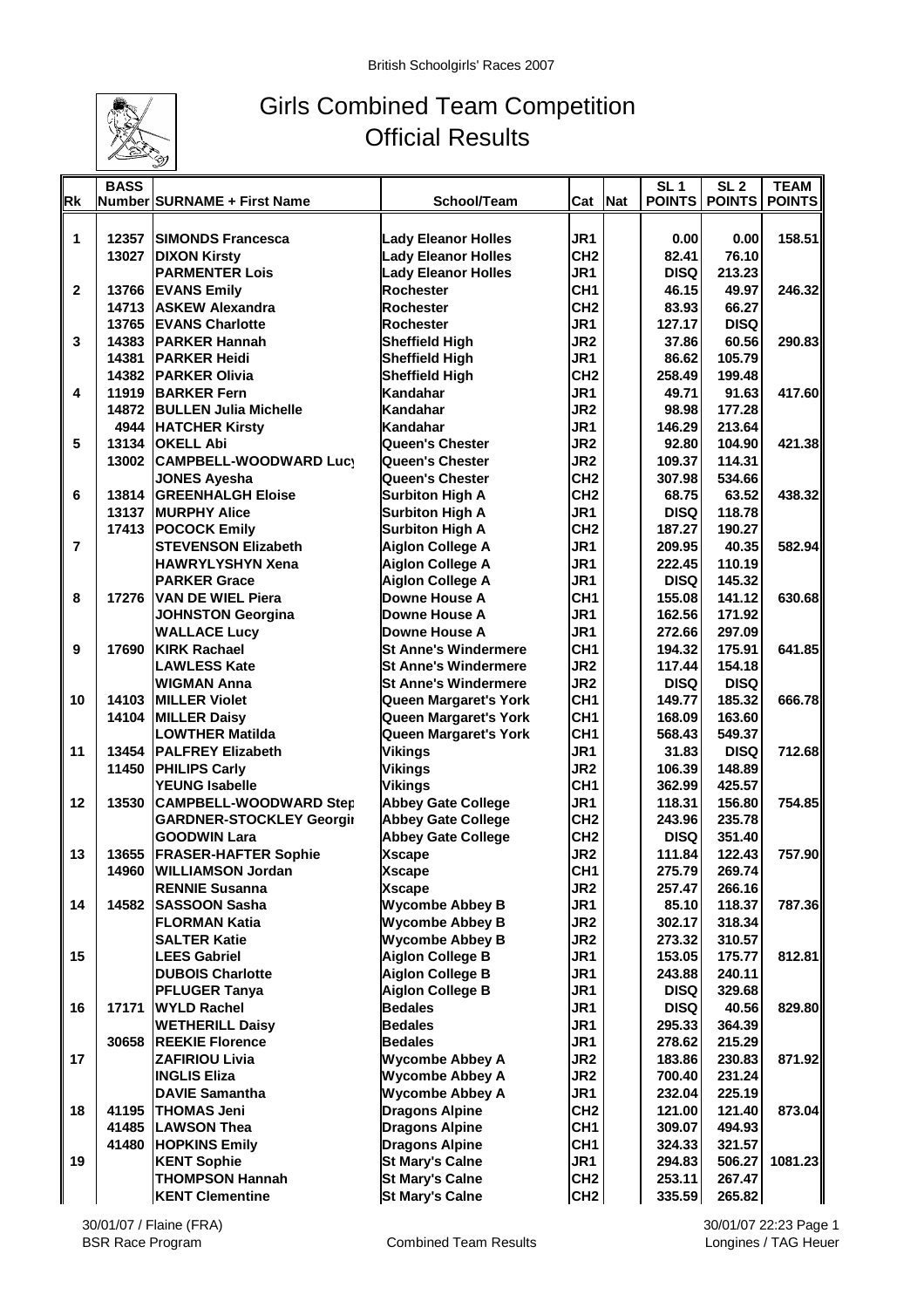| POINTS   POINTS   POINTS<br>Number SURNAME + First Name<br>Cat<br><b>Nat</b><br>School/Team<br>JR <sub>2</sub><br>20<br>12119<br>1097.12<br><b>OVENDEN Stephanie</b><br><b>Cheltenham B</b><br>7.92<br>172.06<br>CH <sub>2</sub><br><b>WALKER Rebecca</b><br>464.55<br><b>Cheltenham B</b><br>458.92<br>JR1<br>458.22<br><b>AUSTERBERRY Camilla</b><br><b>Cheltenham B</b><br>661.31<br>21<br>JR1<br>1104.32<br><b>HARTLEY Tamsin</b><br>200.79<br>212.13<br><b>Bryanston</b><br>JR <sub>2</sub><br><b>Bryanston</b><br>382.26<br><b>KELWAY-BAMBER Alice</b><br>309.14<br>JR1<br><b>WOODHOUSE Tatty</b><br><b>Bryanston</b><br>484.86<br>425.36<br>CH <sub>2</sub><br>1146.36<br>22<br>41274 HALES Alice<br>Cowbridge<br>178.33<br>128.68<br>JR1<br>41486 UNDERWOOD Lois<br>Cowbridge<br>502.66<br>413.88<br>CH <sub>1</sub><br>592.27<br>41452 WILLIAMS Sarah<br>Cowbridge<br>336.69<br>CH <sub>2</sub><br>23<br>17286 WILLIS Katie<br><b>Surbiton High B</b><br>555.35<br>274.82<br>1152.75<br>CH <sub>2</sub><br>13775 MURPHY Emily<br><b>Surbiton High B</b><br>273.46<br>296.20<br>CH <sub>2</sub><br>18230 LINACRE Isabel<br><b>Surbiton High B</b><br>308.27<br>361.16<br>JR1<br><b>Stowe</b><br>1158.64<br>24<br><b>CRISP Chloe</b><br>247.81<br>275.65<br>JR1<br><b>Stowe</b><br><b>BREITMEYER Georgina</b><br>203.77<br>489.77<br>JR1<br><b>MACNAMARA Katherine</b><br><b>Stowe</b><br>329.78<br>431.41<br>25<br>JR <sub>2</sub><br>1178.42<br><b>PEREIRE Aude</b><br>Woldingham<br>267.57<br>261.97<br>JR1<br><b>REEVE-TUCKER Olivia</b><br>Woldingham<br>331.67<br>317.21<br>JR1<br>Woldingham<br>516.98<br>638.60<br><b>CALNAN Georgia</b><br>JR <sub>2</sub><br><b>Cheltenham A</b><br>1197.96<br>26<br><b>CARMICHAEL Zoe</b><br>303.26<br>335.31<br>JR1<br><b>GILLON-LIVESEY Alexandra</b><br><b>Cheltenham A</b><br><b>DISQ</b><br>235.64<br>CH <sub>1</sub><br><b>Cheltenham A</b><br>323.75<br>430.11<br><b>TAYLOR Ophelia</b><br>JR <sub>2</sub><br>27<br>1211.58<br><b>Henley College</b><br>323.53<br>274.55<br><b>CHAPMAN Holly</b><br>JR <sub>2</sub><br><b>CHILTON Rosie</b><br><b>Henley College</b><br>329.05<br>284.45<br>JR <sub>2</sub><br><b>DABORN Hannah</b><br><b>Henley College</b><br><b>DISQ</b><br>437.94<br>CH <sub>1</sub><br><b>St Swithun's</b><br><b>DISQ</b><br>1219.82<br>28<br>303.76<br><b>MILLARD-BOURNE Alice</b><br>JR1<br>317.06<br><b>DIGBY Olivia</b><br><b>St Swithun's</b><br>310.77<br>CH <sub>1</sub><br><b>HARDY Isabella</b><br><b>St Swithun's</b><br>308.85<br>290.15<br>CH <sub>1</sub><br>29<br>14779<br>1243.53<br><b>OPZOOMER Alyssa</b><br>Thomas's<br>217.58<br>258.88<br>CH <sub>1</sub><br><b>EDWARDS Millie</b><br><b>Thomas's</b><br>377.38<br>389.69<br>CH <sub>1</sub><br><b>DEARLOVE Louisa</b><br>Thomas's<br>591.03<br>489.09<br>JR1<br>30<br>1255.33<br><b>CAIRNS India</b><br><b>Sherborne</b><br>194.83<br>209.52<br>JR <sub>2</sub><br><b>Sherborne</b><br>337.70<br>513.28<br><b>RIGBY Isabella</b><br>JR1<br><b>Sherborne</b><br>383.48<br><b>DISQ</b><br><b>PALMER Emily</b><br>31<br>CH <sub>1</sub><br>1268.32<br><b>JOHNSTON Pamela</b><br><b>Francis Holland</b><br>306.67<br>319.78<br>CH <sub>1</sub><br><b>LINGWOOD Emma</b><br><b>Francis Holland</b><br>304.24<br>337.63<br>CH <sub>2</sub><br><b>FOSS Isabelle</b><br><b>Francis Holland</b><br>519.96<br>470.73<br>CH <sub>2</sub><br>32<br><b>DISQ</b><br>363.50 1271.81<br><b>BELL Hollie</b><br><b>DHO</b><br>CH <sub>2</sub><br><b>BELL Milla</b><br><b>DHO</b><br>336.03<br>323.15<br>CH <sub>2</sub><br><b>DHO</b><br><b>NASH Virginia</b><br>326.95<br>285.68<br>CH <sub>2</sub><br>33<br><b>TRACY Ellen</b><br><b>St Paul's</b><br>412.77<br>229.59 1275.53<br>CH <sub>2</sub><br>474.44<br><b>HOCHSCHILD Annabella</b><br><b>St Paul's</b><br>430.14<br>CH <sub>2</sub><br><b>ALEXANDRE Amelie</b><br>338.21<br>294.96<br><b>St Paul's</b><br>CH <sub>1</sub><br>34<br><b>SIMPSON Emma</b><br><b>Park House</b><br><b>DISQ</b><br>258.53<br>1425.04<br>CH <sub>1</sub><br><b>STAFFORD Laura</b><br><b>Park House</b><br>423.31<br>434.78<br>CH <sub>2</sub><br><b>Park House</b><br>308.42<br>442.34<br><b>STAFFORD Emma</b><br>CH <sub>2</sub><br>35<br>400.63<br>391.20<br>1477.36<br><b>OKELL Becky</b><br><b>Snowsports</b><br>CH <sub>2</sub><br><b>GREEN Kitty</b><br><b>Snowsports</b><br>388.43<br>374.98<br>CH <sub>2</sub><br><b>LOGAN Alicia</b><br>393.00<br>320.95<br><b>Snowsports</b><br>JR1<br>36<br>St George's Edinburgh B<br>229.20<br>1567.12<br><b>ROY Imogen</b><br><b>DISQ</b><br>CH <sub>2</sub><br><b>HENDRY Iona</b><br>St George's Edinburgh B<br>629.55<br>372.85<br>JR1<br><b>VEVERS Alexandra</b><br>St George's Edinburgh B<br>435.15<br>529.92<br>37<br><b>Heathfield St Mary's B</b><br>JR1<br>519.74 1735.71<br><b>PIRONTI Sofia</b><br><b>DISQ</b><br><b>Heathfield St Mary's B</b><br>JR1<br><b>WILLIAMSON Amber</b><br>390.75<br>410.52<br>CH <sub>2</sub><br><b>BALDWIN Isabelle</b><br><b>Heathfield St Mary's B</b><br>453.07<br>481.37<br>JR1<br>38<br><b>MOORE Josie</b><br><b>Millfield B</b><br>348.10 1760.32<br>461.68<br>CH <sub>2</sub><br><b>HOLMES Grace</b><br><b>Millfield B</b><br>610.14<br>433.34<br>JR1<br><b>PATEL Karupa</b><br><b>Millfield B</b><br><b>DISQ</b><br>517.20<br>39<br><b>MICHAELS Casey</b><br>JR1<br>569.37<br>1846.32<br><b>St George's Ascot</b><br>228.55<br><b>CRONAN Alexandra</b><br><b>St George's Ascot</b><br>JR2<br>622.79<br>562.23<br>JR <sub>2</sub><br><b>PAKENHAM Emma</b><br><b>St George's Ascot</b><br>486.17<br><b>DISQ</b><br><b>Downe House B</b><br>JR <sub>1</sub><br>40<br><b>RUSSELL Alice</b><br>898.72<br>539.20 2101.70<br><b>SYKES Marina</b><br><b>Downe House B</b><br>JR <sub>1</sub><br><b>DISQ</b><br>356.49 |           | <b>BASS</b> |  |  | SL <sub>1</sub> | SL <sub>2</sub> | <b>TEAM</b> |
|--------------------------------------------------------------------------------------------------------------------------------------------------------------------------------------------------------------------------------------------------------------------------------------------------------------------------------------------------------------------------------------------------------------------------------------------------------------------------------------------------------------------------------------------------------------------------------------------------------------------------------------------------------------------------------------------------------------------------------------------------------------------------------------------------------------------------------------------------------------------------------------------------------------------------------------------------------------------------------------------------------------------------------------------------------------------------------------------------------------------------------------------------------------------------------------------------------------------------------------------------------------------------------------------------------------------------------------------------------------------------------------------------------------------------------------------------------------------------------------------------------------------------------------------------------------------------------------------------------------------------------------------------------------------------------------------------------------------------------------------------------------------------------------------------------------------------------------------------------------------------------------------------------------------------------------------------------------------------------------------------------------------------------------------------------------------------------------------------------------------------------------------------------------------------------------------------------------------------------------------------------------------------------------------------------------------------------------------------------------------------------------------------------------------------------------------------------------------------------------------------------------------------------------------------------------------------------------------------------------------------------------------------------------------------------------------------------------------------------------------------------------------------------------------------------------------------------------------------------------------------------------------------------------------------------------------------------------------------------------------------------------------------------------------------------------------------------------------------------------------------------------------------------------------------------------------------------------------------------------------------------------------------------------------------------------------------------------------------------------------------------------------------------------------------------------------------------------------------------------------------------------------------------------------------------------------------------------------------------------------------------------------------------------------------------------------------------------------------------------------------------------------------------------------------------------------------------------------------------------------------------------------------------------------------------------------------------------------------------------------------------------------------------------------------------------------------------------------------------------------------------------------------------------------------------------------------------------------------------------------------------------------------------------------------------------------------------------------------------------------------------------------------------------------------------------------------------------------------------------------------------------------------------------------------------------------------------------------------------------------------------------------------------------------------------------------------------------------------------------------------------------------------------------------------------------------------------------------------------------------------------------------------------------------------------------------------------------------------------------------------------------------------------------------------------------------------------------------------------------------------------------------------------------------------------------------------------------------------------------------------------------------------------------------------------------------------------------------------------------------------------------------------------------------------------------------------------------------------------------------------------------------------------------------------------------------------------------------------------------------------------------------------------------------------------------------------------------------------------------------------------------------------------|-----------|-------------|--|--|-----------------|-----------------|-------------|
|                                                                                                                                                                                                                                                                                                                                                                                                                                                                                                                                                                                                                                                                                                                                                                                                                                                                                                                                                                                                                                                                                                                                                                                                                                                                                                                                                                                                                                                                                                                                                                                                                                                                                                                                                                                                                                                                                                                                                                                                                                                                                                                                                                                                                                                                                                                                                                                                                                                                                                                                                                                                                                                                                                                                                                                                                                                                                                                                                                                                                                                                                                                                                                                                                                                                                                                                                                                                                                                                                                                                                                                                                                                                                                                                                                                                                                                                                                                                                                                                                                                                                                                                                                                                                                                                                                                                                                                                                                                                                                                                                                                                                                                                                                                                                                                                                                                                                                                                                                                                                                                                                                                                                                                                                                                                                                                                                                                                                                                                                                                                                                                                                                                                                                                                                                                | <b>Rk</b> |             |  |  |                 |                 |             |
|                                                                                                                                                                                                                                                                                                                                                                                                                                                                                                                                                                                                                                                                                                                                                                                                                                                                                                                                                                                                                                                                                                                                                                                                                                                                                                                                                                                                                                                                                                                                                                                                                                                                                                                                                                                                                                                                                                                                                                                                                                                                                                                                                                                                                                                                                                                                                                                                                                                                                                                                                                                                                                                                                                                                                                                                                                                                                                                                                                                                                                                                                                                                                                                                                                                                                                                                                                                                                                                                                                                                                                                                                                                                                                                                                                                                                                                                                                                                                                                                                                                                                                                                                                                                                                                                                                                                                                                                                                                                                                                                                                                                                                                                                                                                                                                                                                                                                                                                                                                                                                                                                                                                                                                                                                                                                                                                                                                                                                                                                                                                                                                                                                                                                                                                                                                |           |             |  |  |                 |                 |             |
|                                                                                                                                                                                                                                                                                                                                                                                                                                                                                                                                                                                                                                                                                                                                                                                                                                                                                                                                                                                                                                                                                                                                                                                                                                                                                                                                                                                                                                                                                                                                                                                                                                                                                                                                                                                                                                                                                                                                                                                                                                                                                                                                                                                                                                                                                                                                                                                                                                                                                                                                                                                                                                                                                                                                                                                                                                                                                                                                                                                                                                                                                                                                                                                                                                                                                                                                                                                                                                                                                                                                                                                                                                                                                                                                                                                                                                                                                                                                                                                                                                                                                                                                                                                                                                                                                                                                                                                                                                                                                                                                                                                                                                                                                                                                                                                                                                                                                                                                                                                                                                                                                                                                                                                                                                                                                                                                                                                                                                                                                                                                                                                                                                                                                                                                                                                |           |             |  |  |                 |                 |             |
|                                                                                                                                                                                                                                                                                                                                                                                                                                                                                                                                                                                                                                                                                                                                                                                                                                                                                                                                                                                                                                                                                                                                                                                                                                                                                                                                                                                                                                                                                                                                                                                                                                                                                                                                                                                                                                                                                                                                                                                                                                                                                                                                                                                                                                                                                                                                                                                                                                                                                                                                                                                                                                                                                                                                                                                                                                                                                                                                                                                                                                                                                                                                                                                                                                                                                                                                                                                                                                                                                                                                                                                                                                                                                                                                                                                                                                                                                                                                                                                                                                                                                                                                                                                                                                                                                                                                                                                                                                                                                                                                                                                                                                                                                                                                                                                                                                                                                                                                                                                                                                                                                                                                                                                                                                                                                                                                                                                                                                                                                                                                                                                                                                                                                                                                                                                |           |             |  |  |                 |                 |             |
|                                                                                                                                                                                                                                                                                                                                                                                                                                                                                                                                                                                                                                                                                                                                                                                                                                                                                                                                                                                                                                                                                                                                                                                                                                                                                                                                                                                                                                                                                                                                                                                                                                                                                                                                                                                                                                                                                                                                                                                                                                                                                                                                                                                                                                                                                                                                                                                                                                                                                                                                                                                                                                                                                                                                                                                                                                                                                                                                                                                                                                                                                                                                                                                                                                                                                                                                                                                                                                                                                                                                                                                                                                                                                                                                                                                                                                                                                                                                                                                                                                                                                                                                                                                                                                                                                                                                                                                                                                                                                                                                                                                                                                                                                                                                                                                                                                                                                                                                                                                                                                                                                                                                                                                                                                                                                                                                                                                                                                                                                                                                                                                                                                                                                                                                                                                |           |             |  |  |                 |                 |             |
|                                                                                                                                                                                                                                                                                                                                                                                                                                                                                                                                                                                                                                                                                                                                                                                                                                                                                                                                                                                                                                                                                                                                                                                                                                                                                                                                                                                                                                                                                                                                                                                                                                                                                                                                                                                                                                                                                                                                                                                                                                                                                                                                                                                                                                                                                                                                                                                                                                                                                                                                                                                                                                                                                                                                                                                                                                                                                                                                                                                                                                                                                                                                                                                                                                                                                                                                                                                                                                                                                                                                                                                                                                                                                                                                                                                                                                                                                                                                                                                                                                                                                                                                                                                                                                                                                                                                                                                                                                                                                                                                                                                                                                                                                                                                                                                                                                                                                                                                                                                                                                                                                                                                                                                                                                                                                                                                                                                                                                                                                                                                                                                                                                                                                                                                                                                |           |             |  |  |                 |                 |             |
|                                                                                                                                                                                                                                                                                                                                                                                                                                                                                                                                                                                                                                                                                                                                                                                                                                                                                                                                                                                                                                                                                                                                                                                                                                                                                                                                                                                                                                                                                                                                                                                                                                                                                                                                                                                                                                                                                                                                                                                                                                                                                                                                                                                                                                                                                                                                                                                                                                                                                                                                                                                                                                                                                                                                                                                                                                                                                                                                                                                                                                                                                                                                                                                                                                                                                                                                                                                                                                                                                                                                                                                                                                                                                                                                                                                                                                                                                                                                                                                                                                                                                                                                                                                                                                                                                                                                                                                                                                                                                                                                                                                                                                                                                                                                                                                                                                                                                                                                                                                                                                                                                                                                                                                                                                                                                                                                                                                                                                                                                                                                                                                                                                                                                                                                                                                |           |             |  |  |                 |                 |             |
|                                                                                                                                                                                                                                                                                                                                                                                                                                                                                                                                                                                                                                                                                                                                                                                                                                                                                                                                                                                                                                                                                                                                                                                                                                                                                                                                                                                                                                                                                                                                                                                                                                                                                                                                                                                                                                                                                                                                                                                                                                                                                                                                                                                                                                                                                                                                                                                                                                                                                                                                                                                                                                                                                                                                                                                                                                                                                                                                                                                                                                                                                                                                                                                                                                                                                                                                                                                                                                                                                                                                                                                                                                                                                                                                                                                                                                                                                                                                                                                                                                                                                                                                                                                                                                                                                                                                                                                                                                                                                                                                                                                                                                                                                                                                                                                                                                                                                                                                                                                                                                                                                                                                                                                                                                                                                                                                                                                                                                                                                                                                                                                                                                                                                                                                                                                |           |             |  |  |                 |                 |             |
|                                                                                                                                                                                                                                                                                                                                                                                                                                                                                                                                                                                                                                                                                                                                                                                                                                                                                                                                                                                                                                                                                                                                                                                                                                                                                                                                                                                                                                                                                                                                                                                                                                                                                                                                                                                                                                                                                                                                                                                                                                                                                                                                                                                                                                                                                                                                                                                                                                                                                                                                                                                                                                                                                                                                                                                                                                                                                                                                                                                                                                                                                                                                                                                                                                                                                                                                                                                                                                                                                                                                                                                                                                                                                                                                                                                                                                                                                                                                                                                                                                                                                                                                                                                                                                                                                                                                                                                                                                                                                                                                                                                                                                                                                                                                                                                                                                                                                                                                                                                                                                                                                                                                                                                                                                                                                                                                                                                                                                                                                                                                                                                                                                                                                                                                                                                |           |             |  |  |                 |                 |             |
|                                                                                                                                                                                                                                                                                                                                                                                                                                                                                                                                                                                                                                                                                                                                                                                                                                                                                                                                                                                                                                                                                                                                                                                                                                                                                                                                                                                                                                                                                                                                                                                                                                                                                                                                                                                                                                                                                                                                                                                                                                                                                                                                                                                                                                                                                                                                                                                                                                                                                                                                                                                                                                                                                                                                                                                                                                                                                                                                                                                                                                                                                                                                                                                                                                                                                                                                                                                                                                                                                                                                                                                                                                                                                                                                                                                                                                                                                                                                                                                                                                                                                                                                                                                                                                                                                                                                                                                                                                                                                                                                                                                                                                                                                                                                                                                                                                                                                                                                                                                                                                                                                                                                                                                                                                                                                                                                                                                                                                                                                                                                                                                                                                                                                                                                                                                |           |             |  |  |                 |                 |             |
|                                                                                                                                                                                                                                                                                                                                                                                                                                                                                                                                                                                                                                                                                                                                                                                                                                                                                                                                                                                                                                                                                                                                                                                                                                                                                                                                                                                                                                                                                                                                                                                                                                                                                                                                                                                                                                                                                                                                                                                                                                                                                                                                                                                                                                                                                                                                                                                                                                                                                                                                                                                                                                                                                                                                                                                                                                                                                                                                                                                                                                                                                                                                                                                                                                                                                                                                                                                                                                                                                                                                                                                                                                                                                                                                                                                                                                                                                                                                                                                                                                                                                                                                                                                                                                                                                                                                                                                                                                                                                                                                                                                                                                                                                                                                                                                                                                                                                                                                                                                                                                                                                                                                                                                                                                                                                                                                                                                                                                                                                                                                                                                                                                                                                                                                                                                |           |             |  |  |                 |                 |             |
|                                                                                                                                                                                                                                                                                                                                                                                                                                                                                                                                                                                                                                                                                                                                                                                                                                                                                                                                                                                                                                                                                                                                                                                                                                                                                                                                                                                                                                                                                                                                                                                                                                                                                                                                                                                                                                                                                                                                                                                                                                                                                                                                                                                                                                                                                                                                                                                                                                                                                                                                                                                                                                                                                                                                                                                                                                                                                                                                                                                                                                                                                                                                                                                                                                                                                                                                                                                                                                                                                                                                                                                                                                                                                                                                                                                                                                                                                                                                                                                                                                                                                                                                                                                                                                                                                                                                                                                                                                                                                                                                                                                                                                                                                                                                                                                                                                                                                                                                                                                                                                                                                                                                                                                                                                                                                                                                                                                                                                                                                                                                                                                                                                                                                                                                                                                |           |             |  |  |                 |                 |             |
|                                                                                                                                                                                                                                                                                                                                                                                                                                                                                                                                                                                                                                                                                                                                                                                                                                                                                                                                                                                                                                                                                                                                                                                                                                                                                                                                                                                                                                                                                                                                                                                                                                                                                                                                                                                                                                                                                                                                                                                                                                                                                                                                                                                                                                                                                                                                                                                                                                                                                                                                                                                                                                                                                                                                                                                                                                                                                                                                                                                                                                                                                                                                                                                                                                                                                                                                                                                                                                                                                                                                                                                                                                                                                                                                                                                                                                                                                                                                                                                                                                                                                                                                                                                                                                                                                                                                                                                                                                                                                                                                                                                                                                                                                                                                                                                                                                                                                                                                                                                                                                                                                                                                                                                                                                                                                                                                                                                                                                                                                                                                                                                                                                                                                                                                                                                |           |             |  |  |                 |                 |             |
|                                                                                                                                                                                                                                                                                                                                                                                                                                                                                                                                                                                                                                                                                                                                                                                                                                                                                                                                                                                                                                                                                                                                                                                                                                                                                                                                                                                                                                                                                                                                                                                                                                                                                                                                                                                                                                                                                                                                                                                                                                                                                                                                                                                                                                                                                                                                                                                                                                                                                                                                                                                                                                                                                                                                                                                                                                                                                                                                                                                                                                                                                                                                                                                                                                                                                                                                                                                                                                                                                                                                                                                                                                                                                                                                                                                                                                                                                                                                                                                                                                                                                                                                                                                                                                                                                                                                                                                                                                                                                                                                                                                                                                                                                                                                                                                                                                                                                                                                                                                                                                                                                                                                                                                                                                                                                                                                                                                                                                                                                                                                                                                                                                                                                                                                                                                |           |             |  |  |                 |                 |             |
|                                                                                                                                                                                                                                                                                                                                                                                                                                                                                                                                                                                                                                                                                                                                                                                                                                                                                                                                                                                                                                                                                                                                                                                                                                                                                                                                                                                                                                                                                                                                                                                                                                                                                                                                                                                                                                                                                                                                                                                                                                                                                                                                                                                                                                                                                                                                                                                                                                                                                                                                                                                                                                                                                                                                                                                                                                                                                                                                                                                                                                                                                                                                                                                                                                                                                                                                                                                                                                                                                                                                                                                                                                                                                                                                                                                                                                                                                                                                                                                                                                                                                                                                                                                                                                                                                                                                                                                                                                                                                                                                                                                                                                                                                                                                                                                                                                                                                                                                                                                                                                                                                                                                                                                                                                                                                                                                                                                                                                                                                                                                                                                                                                                                                                                                                                                |           |             |  |  |                 |                 |             |
|                                                                                                                                                                                                                                                                                                                                                                                                                                                                                                                                                                                                                                                                                                                                                                                                                                                                                                                                                                                                                                                                                                                                                                                                                                                                                                                                                                                                                                                                                                                                                                                                                                                                                                                                                                                                                                                                                                                                                                                                                                                                                                                                                                                                                                                                                                                                                                                                                                                                                                                                                                                                                                                                                                                                                                                                                                                                                                                                                                                                                                                                                                                                                                                                                                                                                                                                                                                                                                                                                                                                                                                                                                                                                                                                                                                                                                                                                                                                                                                                                                                                                                                                                                                                                                                                                                                                                                                                                                                                                                                                                                                                                                                                                                                                                                                                                                                                                                                                                                                                                                                                                                                                                                                                                                                                                                                                                                                                                                                                                                                                                                                                                                                                                                                                                                                |           |             |  |  |                 |                 |             |
|                                                                                                                                                                                                                                                                                                                                                                                                                                                                                                                                                                                                                                                                                                                                                                                                                                                                                                                                                                                                                                                                                                                                                                                                                                                                                                                                                                                                                                                                                                                                                                                                                                                                                                                                                                                                                                                                                                                                                                                                                                                                                                                                                                                                                                                                                                                                                                                                                                                                                                                                                                                                                                                                                                                                                                                                                                                                                                                                                                                                                                                                                                                                                                                                                                                                                                                                                                                                                                                                                                                                                                                                                                                                                                                                                                                                                                                                                                                                                                                                                                                                                                                                                                                                                                                                                                                                                                                                                                                                                                                                                                                                                                                                                                                                                                                                                                                                                                                                                                                                                                                                                                                                                                                                                                                                                                                                                                                                                                                                                                                                                                                                                                                                                                                                                                                |           |             |  |  |                 |                 |             |
|                                                                                                                                                                                                                                                                                                                                                                                                                                                                                                                                                                                                                                                                                                                                                                                                                                                                                                                                                                                                                                                                                                                                                                                                                                                                                                                                                                                                                                                                                                                                                                                                                                                                                                                                                                                                                                                                                                                                                                                                                                                                                                                                                                                                                                                                                                                                                                                                                                                                                                                                                                                                                                                                                                                                                                                                                                                                                                                                                                                                                                                                                                                                                                                                                                                                                                                                                                                                                                                                                                                                                                                                                                                                                                                                                                                                                                                                                                                                                                                                                                                                                                                                                                                                                                                                                                                                                                                                                                                                                                                                                                                                                                                                                                                                                                                                                                                                                                                                                                                                                                                                                                                                                                                                                                                                                                                                                                                                                                                                                                                                                                                                                                                                                                                                                                                |           |             |  |  |                 |                 |             |
|                                                                                                                                                                                                                                                                                                                                                                                                                                                                                                                                                                                                                                                                                                                                                                                                                                                                                                                                                                                                                                                                                                                                                                                                                                                                                                                                                                                                                                                                                                                                                                                                                                                                                                                                                                                                                                                                                                                                                                                                                                                                                                                                                                                                                                                                                                                                                                                                                                                                                                                                                                                                                                                                                                                                                                                                                                                                                                                                                                                                                                                                                                                                                                                                                                                                                                                                                                                                                                                                                                                                                                                                                                                                                                                                                                                                                                                                                                                                                                                                                                                                                                                                                                                                                                                                                                                                                                                                                                                                                                                                                                                                                                                                                                                                                                                                                                                                                                                                                                                                                                                                                                                                                                                                                                                                                                                                                                                                                                                                                                                                                                                                                                                                                                                                                                                |           |             |  |  |                 |                 |             |
|                                                                                                                                                                                                                                                                                                                                                                                                                                                                                                                                                                                                                                                                                                                                                                                                                                                                                                                                                                                                                                                                                                                                                                                                                                                                                                                                                                                                                                                                                                                                                                                                                                                                                                                                                                                                                                                                                                                                                                                                                                                                                                                                                                                                                                                                                                                                                                                                                                                                                                                                                                                                                                                                                                                                                                                                                                                                                                                                                                                                                                                                                                                                                                                                                                                                                                                                                                                                                                                                                                                                                                                                                                                                                                                                                                                                                                                                                                                                                                                                                                                                                                                                                                                                                                                                                                                                                                                                                                                                                                                                                                                                                                                                                                                                                                                                                                                                                                                                                                                                                                                                                                                                                                                                                                                                                                                                                                                                                                                                                                                                                                                                                                                                                                                                                                                |           |             |  |  |                 |                 |             |
|                                                                                                                                                                                                                                                                                                                                                                                                                                                                                                                                                                                                                                                                                                                                                                                                                                                                                                                                                                                                                                                                                                                                                                                                                                                                                                                                                                                                                                                                                                                                                                                                                                                                                                                                                                                                                                                                                                                                                                                                                                                                                                                                                                                                                                                                                                                                                                                                                                                                                                                                                                                                                                                                                                                                                                                                                                                                                                                                                                                                                                                                                                                                                                                                                                                                                                                                                                                                                                                                                                                                                                                                                                                                                                                                                                                                                                                                                                                                                                                                                                                                                                                                                                                                                                                                                                                                                                                                                                                                                                                                                                                                                                                                                                                                                                                                                                                                                                                                                                                                                                                                                                                                                                                                                                                                                                                                                                                                                                                                                                                                                                                                                                                                                                                                                                                |           |             |  |  |                 |                 |             |
|                                                                                                                                                                                                                                                                                                                                                                                                                                                                                                                                                                                                                                                                                                                                                                                                                                                                                                                                                                                                                                                                                                                                                                                                                                                                                                                                                                                                                                                                                                                                                                                                                                                                                                                                                                                                                                                                                                                                                                                                                                                                                                                                                                                                                                                                                                                                                                                                                                                                                                                                                                                                                                                                                                                                                                                                                                                                                                                                                                                                                                                                                                                                                                                                                                                                                                                                                                                                                                                                                                                                                                                                                                                                                                                                                                                                                                                                                                                                                                                                                                                                                                                                                                                                                                                                                                                                                                                                                                                                                                                                                                                                                                                                                                                                                                                                                                                                                                                                                                                                                                                                                                                                                                                                                                                                                                                                                                                                                                                                                                                                                                                                                                                                                                                                                                                |           |             |  |  |                 |                 |             |
|                                                                                                                                                                                                                                                                                                                                                                                                                                                                                                                                                                                                                                                                                                                                                                                                                                                                                                                                                                                                                                                                                                                                                                                                                                                                                                                                                                                                                                                                                                                                                                                                                                                                                                                                                                                                                                                                                                                                                                                                                                                                                                                                                                                                                                                                                                                                                                                                                                                                                                                                                                                                                                                                                                                                                                                                                                                                                                                                                                                                                                                                                                                                                                                                                                                                                                                                                                                                                                                                                                                                                                                                                                                                                                                                                                                                                                                                                                                                                                                                                                                                                                                                                                                                                                                                                                                                                                                                                                                                                                                                                                                                                                                                                                                                                                                                                                                                                                                                                                                                                                                                                                                                                                                                                                                                                                                                                                                                                                                                                                                                                                                                                                                                                                                                                                                |           |             |  |  |                 |                 |             |
|                                                                                                                                                                                                                                                                                                                                                                                                                                                                                                                                                                                                                                                                                                                                                                                                                                                                                                                                                                                                                                                                                                                                                                                                                                                                                                                                                                                                                                                                                                                                                                                                                                                                                                                                                                                                                                                                                                                                                                                                                                                                                                                                                                                                                                                                                                                                                                                                                                                                                                                                                                                                                                                                                                                                                                                                                                                                                                                                                                                                                                                                                                                                                                                                                                                                                                                                                                                                                                                                                                                                                                                                                                                                                                                                                                                                                                                                                                                                                                                                                                                                                                                                                                                                                                                                                                                                                                                                                                                                                                                                                                                                                                                                                                                                                                                                                                                                                                                                                                                                                                                                                                                                                                                                                                                                                                                                                                                                                                                                                                                                                                                                                                                                                                                                                                                |           |             |  |  |                 |                 |             |
|                                                                                                                                                                                                                                                                                                                                                                                                                                                                                                                                                                                                                                                                                                                                                                                                                                                                                                                                                                                                                                                                                                                                                                                                                                                                                                                                                                                                                                                                                                                                                                                                                                                                                                                                                                                                                                                                                                                                                                                                                                                                                                                                                                                                                                                                                                                                                                                                                                                                                                                                                                                                                                                                                                                                                                                                                                                                                                                                                                                                                                                                                                                                                                                                                                                                                                                                                                                                                                                                                                                                                                                                                                                                                                                                                                                                                                                                                                                                                                                                                                                                                                                                                                                                                                                                                                                                                                                                                                                                                                                                                                                                                                                                                                                                                                                                                                                                                                                                                                                                                                                                                                                                                                                                                                                                                                                                                                                                                                                                                                                                                                                                                                                                                                                                                                                |           |             |  |  |                 |                 |             |
|                                                                                                                                                                                                                                                                                                                                                                                                                                                                                                                                                                                                                                                                                                                                                                                                                                                                                                                                                                                                                                                                                                                                                                                                                                                                                                                                                                                                                                                                                                                                                                                                                                                                                                                                                                                                                                                                                                                                                                                                                                                                                                                                                                                                                                                                                                                                                                                                                                                                                                                                                                                                                                                                                                                                                                                                                                                                                                                                                                                                                                                                                                                                                                                                                                                                                                                                                                                                                                                                                                                                                                                                                                                                                                                                                                                                                                                                                                                                                                                                                                                                                                                                                                                                                                                                                                                                                                                                                                                                                                                                                                                                                                                                                                                                                                                                                                                                                                                                                                                                                                                                                                                                                                                                                                                                                                                                                                                                                                                                                                                                                                                                                                                                                                                                                                                |           |             |  |  |                 |                 |             |
|                                                                                                                                                                                                                                                                                                                                                                                                                                                                                                                                                                                                                                                                                                                                                                                                                                                                                                                                                                                                                                                                                                                                                                                                                                                                                                                                                                                                                                                                                                                                                                                                                                                                                                                                                                                                                                                                                                                                                                                                                                                                                                                                                                                                                                                                                                                                                                                                                                                                                                                                                                                                                                                                                                                                                                                                                                                                                                                                                                                                                                                                                                                                                                                                                                                                                                                                                                                                                                                                                                                                                                                                                                                                                                                                                                                                                                                                                                                                                                                                                                                                                                                                                                                                                                                                                                                                                                                                                                                                                                                                                                                                                                                                                                                                                                                                                                                                                                                                                                                                                                                                                                                                                                                                                                                                                                                                                                                                                                                                                                                                                                                                                                                                                                                                                                                |           |             |  |  |                 |                 |             |
|                                                                                                                                                                                                                                                                                                                                                                                                                                                                                                                                                                                                                                                                                                                                                                                                                                                                                                                                                                                                                                                                                                                                                                                                                                                                                                                                                                                                                                                                                                                                                                                                                                                                                                                                                                                                                                                                                                                                                                                                                                                                                                                                                                                                                                                                                                                                                                                                                                                                                                                                                                                                                                                                                                                                                                                                                                                                                                                                                                                                                                                                                                                                                                                                                                                                                                                                                                                                                                                                                                                                                                                                                                                                                                                                                                                                                                                                                                                                                                                                                                                                                                                                                                                                                                                                                                                                                                                                                                                                                                                                                                                                                                                                                                                                                                                                                                                                                                                                                                                                                                                                                                                                                                                                                                                                                                                                                                                                                                                                                                                                                                                                                                                                                                                                                                                |           |             |  |  |                 |                 |             |
|                                                                                                                                                                                                                                                                                                                                                                                                                                                                                                                                                                                                                                                                                                                                                                                                                                                                                                                                                                                                                                                                                                                                                                                                                                                                                                                                                                                                                                                                                                                                                                                                                                                                                                                                                                                                                                                                                                                                                                                                                                                                                                                                                                                                                                                                                                                                                                                                                                                                                                                                                                                                                                                                                                                                                                                                                                                                                                                                                                                                                                                                                                                                                                                                                                                                                                                                                                                                                                                                                                                                                                                                                                                                                                                                                                                                                                                                                                                                                                                                                                                                                                                                                                                                                                                                                                                                                                                                                                                                                                                                                                                                                                                                                                                                                                                                                                                                                                                                                                                                                                                                                                                                                                                                                                                                                                                                                                                                                                                                                                                                                                                                                                                                                                                                                                                |           |             |  |  |                 |                 |             |
|                                                                                                                                                                                                                                                                                                                                                                                                                                                                                                                                                                                                                                                                                                                                                                                                                                                                                                                                                                                                                                                                                                                                                                                                                                                                                                                                                                                                                                                                                                                                                                                                                                                                                                                                                                                                                                                                                                                                                                                                                                                                                                                                                                                                                                                                                                                                                                                                                                                                                                                                                                                                                                                                                                                                                                                                                                                                                                                                                                                                                                                                                                                                                                                                                                                                                                                                                                                                                                                                                                                                                                                                                                                                                                                                                                                                                                                                                                                                                                                                                                                                                                                                                                                                                                                                                                                                                                                                                                                                                                                                                                                                                                                                                                                                                                                                                                                                                                                                                                                                                                                                                                                                                                                                                                                                                                                                                                                                                                                                                                                                                                                                                                                                                                                                                                                |           |             |  |  |                 |                 |             |
|                                                                                                                                                                                                                                                                                                                                                                                                                                                                                                                                                                                                                                                                                                                                                                                                                                                                                                                                                                                                                                                                                                                                                                                                                                                                                                                                                                                                                                                                                                                                                                                                                                                                                                                                                                                                                                                                                                                                                                                                                                                                                                                                                                                                                                                                                                                                                                                                                                                                                                                                                                                                                                                                                                                                                                                                                                                                                                                                                                                                                                                                                                                                                                                                                                                                                                                                                                                                                                                                                                                                                                                                                                                                                                                                                                                                                                                                                                                                                                                                                                                                                                                                                                                                                                                                                                                                                                                                                                                                                                                                                                                                                                                                                                                                                                                                                                                                                                                                                                                                                                                                                                                                                                                                                                                                                                                                                                                                                                                                                                                                                                                                                                                                                                                                                                                |           |             |  |  |                 |                 |             |
|                                                                                                                                                                                                                                                                                                                                                                                                                                                                                                                                                                                                                                                                                                                                                                                                                                                                                                                                                                                                                                                                                                                                                                                                                                                                                                                                                                                                                                                                                                                                                                                                                                                                                                                                                                                                                                                                                                                                                                                                                                                                                                                                                                                                                                                                                                                                                                                                                                                                                                                                                                                                                                                                                                                                                                                                                                                                                                                                                                                                                                                                                                                                                                                                                                                                                                                                                                                                                                                                                                                                                                                                                                                                                                                                                                                                                                                                                                                                                                                                                                                                                                                                                                                                                                                                                                                                                                                                                                                                                                                                                                                                                                                                                                                                                                                                                                                                                                                                                                                                                                                                                                                                                                                                                                                                                                                                                                                                                                                                                                                                                                                                                                                                                                                                                                                |           |             |  |  |                 |                 |             |
|                                                                                                                                                                                                                                                                                                                                                                                                                                                                                                                                                                                                                                                                                                                                                                                                                                                                                                                                                                                                                                                                                                                                                                                                                                                                                                                                                                                                                                                                                                                                                                                                                                                                                                                                                                                                                                                                                                                                                                                                                                                                                                                                                                                                                                                                                                                                                                                                                                                                                                                                                                                                                                                                                                                                                                                                                                                                                                                                                                                                                                                                                                                                                                                                                                                                                                                                                                                                                                                                                                                                                                                                                                                                                                                                                                                                                                                                                                                                                                                                                                                                                                                                                                                                                                                                                                                                                                                                                                                                                                                                                                                                                                                                                                                                                                                                                                                                                                                                                                                                                                                                                                                                                                                                                                                                                                                                                                                                                                                                                                                                                                                                                                                                                                                                                                                |           |             |  |  |                 |                 |             |
|                                                                                                                                                                                                                                                                                                                                                                                                                                                                                                                                                                                                                                                                                                                                                                                                                                                                                                                                                                                                                                                                                                                                                                                                                                                                                                                                                                                                                                                                                                                                                                                                                                                                                                                                                                                                                                                                                                                                                                                                                                                                                                                                                                                                                                                                                                                                                                                                                                                                                                                                                                                                                                                                                                                                                                                                                                                                                                                                                                                                                                                                                                                                                                                                                                                                                                                                                                                                                                                                                                                                                                                                                                                                                                                                                                                                                                                                                                                                                                                                                                                                                                                                                                                                                                                                                                                                                                                                                                                                                                                                                                                                                                                                                                                                                                                                                                                                                                                                                                                                                                                                                                                                                                                                                                                                                                                                                                                                                                                                                                                                                                                                                                                                                                                                                                                |           |             |  |  |                 |                 |             |
|                                                                                                                                                                                                                                                                                                                                                                                                                                                                                                                                                                                                                                                                                                                                                                                                                                                                                                                                                                                                                                                                                                                                                                                                                                                                                                                                                                                                                                                                                                                                                                                                                                                                                                                                                                                                                                                                                                                                                                                                                                                                                                                                                                                                                                                                                                                                                                                                                                                                                                                                                                                                                                                                                                                                                                                                                                                                                                                                                                                                                                                                                                                                                                                                                                                                                                                                                                                                                                                                                                                                                                                                                                                                                                                                                                                                                                                                                                                                                                                                                                                                                                                                                                                                                                                                                                                                                                                                                                                                                                                                                                                                                                                                                                                                                                                                                                                                                                                                                                                                                                                                                                                                                                                                                                                                                                                                                                                                                                                                                                                                                                                                                                                                                                                                                                                |           |             |  |  |                 |                 |             |
|                                                                                                                                                                                                                                                                                                                                                                                                                                                                                                                                                                                                                                                                                                                                                                                                                                                                                                                                                                                                                                                                                                                                                                                                                                                                                                                                                                                                                                                                                                                                                                                                                                                                                                                                                                                                                                                                                                                                                                                                                                                                                                                                                                                                                                                                                                                                                                                                                                                                                                                                                                                                                                                                                                                                                                                                                                                                                                                                                                                                                                                                                                                                                                                                                                                                                                                                                                                                                                                                                                                                                                                                                                                                                                                                                                                                                                                                                                                                                                                                                                                                                                                                                                                                                                                                                                                                                                                                                                                                                                                                                                                                                                                                                                                                                                                                                                                                                                                                                                                                                                                                                                                                                                                                                                                                                                                                                                                                                                                                                                                                                                                                                                                                                                                                                                                |           |             |  |  |                 |                 |             |
|                                                                                                                                                                                                                                                                                                                                                                                                                                                                                                                                                                                                                                                                                                                                                                                                                                                                                                                                                                                                                                                                                                                                                                                                                                                                                                                                                                                                                                                                                                                                                                                                                                                                                                                                                                                                                                                                                                                                                                                                                                                                                                                                                                                                                                                                                                                                                                                                                                                                                                                                                                                                                                                                                                                                                                                                                                                                                                                                                                                                                                                                                                                                                                                                                                                                                                                                                                                                                                                                                                                                                                                                                                                                                                                                                                                                                                                                                                                                                                                                                                                                                                                                                                                                                                                                                                                                                                                                                                                                                                                                                                                                                                                                                                                                                                                                                                                                                                                                                                                                                                                                                                                                                                                                                                                                                                                                                                                                                                                                                                                                                                                                                                                                                                                                                                                |           |             |  |  |                 |                 |             |
|                                                                                                                                                                                                                                                                                                                                                                                                                                                                                                                                                                                                                                                                                                                                                                                                                                                                                                                                                                                                                                                                                                                                                                                                                                                                                                                                                                                                                                                                                                                                                                                                                                                                                                                                                                                                                                                                                                                                                                                                                                                                                                                                                                                                                                                                                                                                                                                                                                                                                                                                                                                                                                                                                                                                                                                                                                                                                                                                                                                                                                                                                                                                                                                                                                                                                                                                                                                                                                                                                                                                                                                                                                                                                                                                                                                                                                                                                                                                                                                                                                                                                                                                                                                                                                                                                                                                                                                                                                                                                                                                                                                                                                                                                                                                                                                                                                                                                                                                                                                                                                                                                                                                                                                                                                                                                                                                                                                                                                                                                                                                                                                                                                                                                                                                                                                |           |             |  |  |                 |                 |             |
|                                                                                                                                                                                                                                                                                                                                                                                                                                                                                                                                                                                                                                                                                                                                                                                                                                                                                                                                                                                                                                                                                                                                                                                                                                                                                                                                                                                                                                                                                                                                                                                                                                                                                                                                                                                                                                                                                                                                                                                                                                                                                                                                                                                                                                                                                                                                                                                                                                                                                                                                                                                                                                                                                                                                                                                                                                                                                                                                                                                                                                                                                                                                                                                                                                                                                                                                                                                                                                                                                                                                                                                                                                                                                                                                                                                                                                                                                                                                                                                                                                                                                                                                                                                                                                                                                                                                                                                                                                                                                                                                                                                                                                                                                                                                                                                                                                                                                                                                                                                                                                                                                                                                                                                                                                                                                                                                                                                                                                                                                                                                                                                                                                                                                                                                                                                |           |             |  |  |                 |                 |             |
|                                                                                                                                                                                                                                                                                                                                                                                                                                                                                                                                                                                                                                                                                                                                                                                                                                                                                                                                                                                                                                                                                                                                                                                                                                                                                                                                                                                                                                                                                                                                                                                                                                                                                                                                                                                                                                                                                                                                                                                                                                                                                                                                                                                                                                                                                                                                                                                                                                                                                                                                                                                                                                                                                                                                                                                                                                                                                                                                                                                                                                                                                                                                                                                                                                                                                                                                                                                                                                                                                                                                                                                                                                                                                                                                                                                                                                                                                                                                                                                                                                                                                                                                                                                                                                                                                                                                                                                                                                                                                                                                                                                                                                                                                                                                                                                                                                                                                                                                                                                                                                                                                                                                                                                                                                                                                                                                                                                                                                                                                                                                                                                                                                                                                                                                                                                |           |             |  |  |                 |                 |             |
|                                                                                                                                                                                                                                                                                                                                                                                                                                                                                                                                                                                                                                                                                                                                                                                                                                                                                                                                                                                                                                                                                                                                                                                                                                                                                                                                                                                                                                                                                                                                                                                                                                                                                                                                                                                                                                                                                                                                                                                                                                                                                                                                                                                                                                                                                                                                                                                                                                                                                                                                                                                                                                                                                                                                                                                                                                                                                                                                                                                                                                                                                                                                                                                                                                                                                                                                                                                                                                                                                                                                                                                                                                                                                                                                                                                                                                                                                                                                                                                                                                                                                                                                                                                                                                                                                                                                                                                                                                                                                                                                                                                                                                                                                                                                                                                                                                                                                                                                                                                                                                                                                                                                                                                                                                                                                                                                                                                                                                                                                                                                                                                                                                                                                                                                                                                |           |             |  |  |                 |                 |             |
|                                                                                                                                                                                                                                                                                                                                                                                                                                                                                                                                                                                                                                                                                                                                                                                                                                                                                                                                                                                                                                                                                                                                                                                                                                                                                                                                                                                                                                                                                                                                                                                                                                                                                                                                                                                                                                                                                                                                                                                                                                                                                                                                                                                                                                                                                                                                                                                                                                                                                                                                                                                                                                                                                                                                                                                                                                                                                                                                                                                                                                                                                                                                                                                                                                                                                                                                                                                                                                                                                                                                                                                                                                                                                                                                                                                                                                                                                                                                                                                                                                                                                                                                                                                                                                                                                                                                                                                                                                                                                                                                                                                                                                                                                                                                                                                                                                                                                                                                                                                                                                                                                                                                                                                                                                                                                                                                                                                                                                                                                                                                                                                                                                                                                                                                                                                |           |             |  |  |                 |                 |             |
|                                                                                                                                                                                                                                                                                                                                                                                                                                                                                                                                                                                                                                                                                                                                                                                                                                                                                                                                                                                                                                                                                                                                                                                                                                                                                                                                                                                                                                                                                                                                                                                                                                                                                                                                                                                                                                                                                                                                                                                                                                                                                                                                                                                                                                                                                                                                                                                                                                                                                                                                                                                                                                                                                                                                                                                                                                                                                                                                                                                                                                                                                                                                                                                                                                                                                                                                                                                                                                                                                                                                                                                                                                                                                                                                                                                                                                                                                                                                                                                                                                                                                                                                                                                                                                                                                                                                                                                                                                                                                                                                                                                                                                                                                                                                                                                                                                                                                                                                                                                                                                                                                                                                                                                                                                                                                                                                                                                                                                                                                                                                                                                                                                                                                                                                                                                |           |             |  |  |                 |                 |             |
|                                                                                                                                                                                                                                                                                                                                                                                                                                                                                                                                                                                                                                                                                                                                                                                                                                                                                                                                                                                                                                                                                                                                                                                                                                                                                                                                                                                                                                                                                                                                                                                                                                                                                                                                                                                                                                                                                                                                                                                                                                                                                                                                                                                                                                                                                                                                                                                                                                                                                                                                                                                                                                                                                                                                                                                                                                                                                                                                                                                                                                                                                                                                                                                                                                                                                                                                                                                                                                                                                                                                                                                                                                                                                                                                                                                                                                                                                                                                                                                                                                                                                                                                                                                                                                                                                                                                                                                                                                                                                                                                                                                                                                                                                                                                                                                                                                                                                                                                                                                                                                                                                                                                                                                                                                                                                                                                                                                                                                                                                                                                                                                                                                                                                                                                                                                |           |             |  |  |                 |                 |             |
|                                                                                                                                                                                                                                                                                                                                                                                                                                                                                                                                                                                                                                                                                                                                                                                                                                                                                                                                                                                                                                                                                                                                                                                                                                                                                                                                                                                                                                                                                                                                                                                                                                                                                                                                                                                                                                                                                                                                                                                                                                                                                                                                                                                                                                                                                                                                                                                                                                                                                                                                                                                                                                                                                                                                                                                                                                                                                                                                                                                                                                                                                                                                                                                                                                                                                                                                                                                                                                                                                                                                                                                                                                                                                                                                                                                                                                                                                                                                                                                                                                                                                                                                                                                                                                                                                                                                                                                                                                                                                                                                                                                                                                                                                                                                                                                                                                                                                                                                                                                                                                                                                                                                                                                                                                                                                                                                                                                                                                                                                                                                                                                                                                                                                                                                                                                |           |             |  |  |                 |                 |             |
|                                                                                                                                                                                                                                                                                                                                                                                                                                                                                                                                                                                                                                                                                                                                                                                                                                                                                                                                                                                                                                                                                                                                                                                                                                                                                                                                                                                                                                                                                                                                                                                                                                                                                                                                                                                                                                                                                                                                                                                                                                                                                                                                                                                                                                                                                                                                                                                                                                                                                                                                                                                                                                                                                                                                                                                                                                                                                                                                                                                                                                                                                                                                                                                                                                                                                                                                                                                                                                                                                                                                                                                                                                                                                                                                                                                                                                                                                                                                                                                                                                                                                                                                                                                                                                                                                                                                                                                                                                                                                                                                                                                                                                                                                                                                                                                                                                                                                                                                                                                                                                                                                                                                                                                                                                                                                                                                                                                                                                                                                                                                                                                                                                                                                                                                                                                |           |             |  |  |                 |                 |             |
|                                                                                                                                                                                                                                                                                                                                                                                                                                                                                                                                                                                                                                                                                                                                                                                                                                                                                                                                                                                                                                                                                                                                                                                                                                                                                                                                                                                                                                                                                                                                                                                                                                                                                                                                                                                                                                                                                                                                                                                                                                                                                                                                                                                                                                                                                                                                                                                                                                                                                                                                                                                                                                                                                                                                                                                                                                                                                                                                                                                                                                                                                                                                                                                                                                                                                                                                                                                                                                                                                                                                                                                                                                                                                                                                                                                                                                                                                                                                                                                                                                                                                                                                                                                                                                                                                                                                                                                                                                                                                                                                                                                                                                                                                                                                                                                                                                                                                                                                                                                                                                                                                                                                                                                                                                                                                                                                                                                                                                                                                                                                                                                                                                                                                                                                                                                |           |             |  |  |                 |                 |             |
|                                                                                                                                                                                                                                                                                                                                                                                                                                                                                                                                                                                                                                                                                                                                                                                                                                                                                                                                                                                                                                                                                                                                                                                                                                                                                                                                                                                                                                                                                                                                                                                                                                                                                                                                                                                                                                                                                                                                                                                                                                                                                                                                                                                                                                                                                                                                                                                                                                                                                                                                                                                                                                                                                                                                                                                                                                                                                                                                                                                                                                                                                                                                                                                                                                                                                                                                                                                                                                                                                                                                                                                                                                                                                                                                                                                                                                                                                                                                                                                                                                                                                                                                                                                                                                                                                                                                                                                                                                                                                                                                                                                                                                                                                                                                                                                                                                                                                                                                                                                                                                                                                                                                                                                                                                                                                                                                                                                                                                                                                                                                                                                                                                                                                                                                                                                |           |             |  |  |                 |                 |             |
|                                                                                                                                                                                                                                                                                                                                                                                                                                                                                                                                                                                                                                                                                                                                                                                                                                                                                                                                                                                                                                                                                                                                                                                                                                                                                                                                                                                                                                                                                                                                                                                                                                                                                                                                                                                                                                                                                                                                                                                                                                                                                                                                                                                                                                                                                                                                                                                                                                                                                                                                                                                                                                                                                                                                                                                                                                                                                                                                                                                                                                                                                                                                                                                                                                                                                                                                                                                                                                                                                                                                                                                                                                                                                                                                                                                                                                                                                                                                                                                                                                                                                                                                                                                                                                                                                                                                                                                                                                                                                                                                                                                                                                                                                                                                                                                                                                                                                                                                                                                                                                                                                                                                                                                                                                                                                                                                                                                                                                                                                                                                                                                                                                                                                                                                                                                |           |             |  |  |                 |                 |             |
|                                                                                                                                                                                                                                                                                                                                                                                                                                                                                                                                                                                                                                                                                                                                                                                                                                                                                                                                                                                                                                                                                                                                                                                                                                                                                                                                                                                                                                                                                                                                                                                                                                                                                                                                                                                                                                                                                                                                                                                                                                                                                                                                                                                                                                                                                                                                                                                                                                                                                                                                                                                                                                                                                                                                                                                                                                                                                                                                                                                                                                                                                                                                                                                                                                                                                                                                                                                                                                                                                                                                                                                                                                                                                                                                                                                                                                                                                                                                                                                                                                                                                                                                                                                                                                                                                                                                                                                                                                                                                                                                                                                                                                                                                                                                                                                                                                                                                                                                                                                                                                                                                                                                                                                                                                                                                                                                                                                                                                                                                                                                                                                                                                                                                                                                                                                |           |             |  |  |                 |                 |             |
|                                                                                                                                                                                                                                                                                                                                                                                                                                                                                                                                                                                                                                                                                                                                                                                                                                                                                                                                                                                                                                                                                                                                                                                                                                                                                                                                                                                                                                                                                                                                                                                                                                                                                                                                                                                                                                                                                                                                                                                                                                                                                                                                                                                                                                                                                                                                                                                                                                                                                                                                                                                                                                                                                                                                                                                                                                                                                                                                                                                                                                                                                                                                                                                                                                                                                                                                                                                                                                                                                                                                                                                                                                                                                                                                                                                                                                                                                                                                                                                                                                                                                                                                                                                                                                                                                                                                                                                                                                                                                                                                                                                                                                                                                                                                                                                                                                                                                                                                                                                                                                                                                                                                                                                                                                                                                                                                                                                                                                                                                                                                                                                                                                                                                                                                                                                |           |             |  |  |                 |                 |             |
|                                                                                                                                                                                                                                                                                                                                                                                                                                                                                                                                                                                                                                                                                                                                                                                                                                                                                                                                                                                                                                                                                                                                                                                                                                                                                                                                                                                                                                                                                                                                                                                                                                                                                                                                                                                                                                                                                                                                                                                                                                                                                                                                                                                                                                                                                                                                                                                                                                                                                                                                                                                                                                                                                                                                                                                                                                                                                                                                                                                                                                                                                                                                                                                                                                                                                                                                                                                                                                                                                                                                                                                                                                                                                                                                                                                                                                                                                                                                                                                                                                                                                                                                                                                                                                                                                                                                                                                                                                                                                                                                                                                                                                                                                                                                                                                                                                                                                                                                                                                                                                                                                                                                                                                                                                                                                                                                                                                                                                                                                                                                                                                                                                                                                                                                                                                |           |             |  |  |                 |                 |             |
|                                                                                                                                                                                                                                                                                                                                                                                                                                                                                                                                                                                                                                                                                                                                                                                                                                                                                                                                                                                                                                                                                                                                                                                                                                                                                                                                                                                                                                                                                                                                                                                                                                                                                                                                                                                                                                                                                                                                                                                                                                                                                                                                                                                                                                                                                                                                                                                                                                                                                                                                                                                                                                                                                                                                                                                                                                                                                                                                                                                                                                                                                                                                                                                                                                                                                                                                                                                                                                                                                                                                                                                                                                                                                                                                                                                                                                                                                                                                                                                                                                                                                                                                                                                                                                                                                                                                                                                                                                                                                                                                                                                                                                                                                                                                                                                                                                                                                                                                                                                                                                                                                                                                                                                                                                                                                                                                                                                                                                                                                                                                                                                                                                                                                                                                                                                |           |             |  |  |                 |                 |             |
|                                                                                                                                                                                                                                                                                                                                                                                                                                                                                                                                                                                                                                                                                                                                                                                                                                                                                                                                                                                                                                                                                                                                                                                                                                                                                                                                                                                                                                                                                                                                                                                                                                                                                                                                                                                                                                                                                                                                                                                                                                                                                                                                                                                                                                                                                                                                                                                                                                                                                                                                                                                                                                                                                                                                                                                                                                                                                                                                                                                                                                                                                                                                                                                                                                                                                                                                                                                                                                                                                                                                                                                                                                                                                                                                                                                                                                                                                                                                                                                                                                                                                                                                                                                                                                                                                                                                                                                                                                                                                                                                                                                                                                                                                                                                                                                                                                                                                                                                                                                                                                                                                                                                                                                                                                                                                                                                                                                                                                                                                                                                                                                                                                                                                                                                                                                |           |             |  |  |                 |                 |             |
|                                                                                                                                                                                                                                                                                                                                                                                                                                                                                                                                                                                                                                                                                                                                                                                                                                                                                                                                                                                                                                                                                                                                                                                                                                                                                                                                                                                                                                                                                                                                                                                                                                                                                                                                                                                                                                                                                                                                                                                                                                                                                                                                                                                                                                                                                                                                                                                                                                                                                                                                                                                                                                                                                                                                                                                                                                                                                                                                                                                                                                                                                                                                                                                                                                                                                                                                                                                                                                                                                                                                                                                                                                                                                                                                                                                                                                                                                                                                                                                                                                                                                                                                                                                                                                                                                                                                                                                                                                                                                                                                                                                                                                                                                                                                                                                                                                                                                                                                                                                                                                                                                                                                                                                                                                                                                                                                                                                                                                                                                                                                                                                                                                                                                                                                                                                |           |             |  |  |                 |                 |             |
|                                                                                                                                                                                                                                                                                                                                                                                                                                                                                                                                                                                                                                                                                                                                                                                                                                                                                                                                                                                                                                                                                                                                                                                                                                                                                                                                                                                                                                                                                                                                                                                                                                                                                                                                                                                                                                                                                                                                                                                                                                                                                                                                                                                                                                                                                                                                                                                                                                                                                                                                                                                                                                                                                                                                                                                                                                                                                                                                                                                                                                                                                                                                                                                                                                                                                                                                                                                                                                                                                                                                                                                                                                                                                                                                                                                                                                                                                                                                                                                                                                                                                                                                                                                                                                                                                                                                                                                                                                                                                                                                                                                                                                                                                                                                                                                                                                                                                                                                                                                                                                                                                                                                                                                                                                                                                                                                                                                                                                                                                                                                                                                                                                                                                                                                                                                |           |             |  |  |                 |                 |             |
|                                                                                                                                                                                                                                                                                                                                                                                                                                                                                                                                                                                                                                                                                                                                                                                                                                                                                                                                                                                                                                                                                                                                                                                                                                                                                                                                                                                                                                                                                                                                                                                                                                                                                                                                                                                                                                                                                                                                                                                                                                                                                                                                                                                                                                                                                                                                                                                                                                                                                                                                                                                                                                                                                                                                                                                                                                                                                                                                                                                                                                                                                                                                                                                                                                                                                                                                                                                                                                                                                                                                                                                                                                                                                                                                                                                                                                                                                                                                                                                                                                                                                                                                                                                                                                                                                                                                                                                                                                                                                                                                                                                                                                                                                                                                                                                                                                                                                                                                                                                                                                                                                                                                                                                                                                                                                                                                                                                                                                                                                                                                                                                                                                                                                                                                                                                |           |             |  |  |                 |                 |             |
|                                                                                                                                                                                                                                                                                                                                                                                                                                                                                                                                                                                                                                                                                                                                                                                                                                                                                                                                                                                                                                                                                                                                                                                                                                                                                                                                                                                                                                                                                                                                                                                                                                                                                                                                                                                                                                                                                                                                                                                                                                                                                                                                                                                                                                                                                                                                                                                                                                                                                                                                                                                                                                                                                                                                                                                                                                                                                                                                                                                                                                                                                                                                                                                                                                                                                                                                                                                                                                                                                                                                                                                                                                                                                                                                                                                                                                                                                                                                                                                                                                                                                                                                                                                                                                                                                                                                                                                                                                                                                                                                                                                                                                                                                                                                                                                                                                                                                                                                                                                                                                                                                                                                                                                                                                                                                                                                                                                                                                                                                                                                                                                                                                                                                                                                                                                |           |             |  |  |                 |                 |             |
|                                                                                                                                                                                                                                                                                                                                                                                                                                                                                                                                                                                                                                                                                                                                                                                                                                                                                                                                                                                                                                                                                                                                                                                                                                                                                                                                                                                                                                                                                                                                                                                                                                                                                                                                                                                                                                                                                                                                                                                                                                                                                                                                                                                                                                                                                                                                                                                                                                                                                                                                                                                                                                                                                                                                                                                                                                                                                                                                                                                                                                                                                                                                                                                                                                                                                                                                                                                                                                                                                                                                                                                                                                                                                                                                                                                                                                                                                                                                                                                                                                                                                                                                                                                                                                                                                                                                                                                                                                                                                                                                                                                                                                                                                                                                                                                                                                                                                                                                                                                                                                                                                                                                                                                                                                                                                                                                                                                                                                                                                                                                                                                                                                                                                                                                                                                |           |             |  |  |                 |                 |             |
|                                                                                                                                                                                                                                                                                                                                                                                                                                                                                                                                                                                                                                                                                                                                                                                                                                                                                                                                                                                                                                                                                                                                                                                                                                                                                                                                                                                                                                                                                                                                                                                                                                                                                                                                                                                                                                                                                                                                                                                                                                                                                                                                                                                                                                                                                                                                                                                                                                                                                                                                                                                                                                                                                                                                                                                                                                                                                                                                                                                                                                                                                                                                                                                                                                                                                                                                                                                                                                                                                                                                                                                                                                                                                                                                                                                                                                                                                                                                                                                                                                                                                                                                                                                                                                                                                                                                                                                                                                                                                                                                                                                                                                                                                                                                                                                                                                                                                                                                                                                                                                                                                                                                                                                                                                                                                                                                                                                                                                                                                                                                                                                                                                                                                                                                                                                |           |             |  |  |                 |                 |             |
|                                                                                                                                                                                                                                                                                                                                                                                                                                                                                                                                                                                                                                                                                                                                                                                                                                                                                                                                                                                                                                                                                                                                                                                                                                                                                                                                                                                                                                                                                                                                                                                                                                                                                                                                                                                                                                                                                                                                                                                                                                                                                                                                                                                                                                                                                                                                                                                                                                                                                                                                                                                                                                                                                                                                                                                                                                                                                                                                                                                                                                                                                                                                                                                                                                                                                                                                                                                                                                                                                                                                                                                                                                                                                                                                                                                                                                                                                                                                                                                                                                                                                                                                                                                                                                                                                                                                                                                                                                                                                                                                                                                                                                                                                                                                                                                                                                                                                                                                                                                                                                                                                                                                                                                                                                                                                                                                                                                                                                                                                                                                                                                                                                                                                                                                                                                |           |             |  |  |                 |                 |             |
|                                                                                                                                                                                                                                                                                                                                                                                                                                                                                                                                                                                                                                                                                                                                                                                                                                                                                                                                                                                                                                                                                                                                                                                                                                                                                                                                                                                                                                                                                                                                                                                                                                                                                                                                                                                                                                                                                                                                                                                                                                                                                                                                                                                                                                                                                                                                                                                                                                                                                                                                                                                                                                                                                                                                                                                                                                                                                                                                                                                                                                                                                                                                                                                                                                                                                                                                                                                                                                                                                                                                                                                                                                                                                                                                                                                                                                                                                                                                                                                                                                                                                                                                                                                                                                                                                                                                                                                                                                                                                                                                                                                                                                                                                                                                                                                                                                                                                                                                                                                                                                                                                                                                                                                                                                                                                                                                                                                                                                                                                                                                                                                                                                                                                                                                                                                |           |             |  |  |                 |                 |             |
|                                                                                                                                                                                                                                                                                                                                                                                                                                                                                                                                                                                                                                                                                                                                                                                                                                                                                                                                                                                                                                                                                                                                                                                                                                                                                                                                                                                                                                                                                                                                                                                                                                                                                                                                                                                                                                                                                                                                                                                                                                                                                                                                                                                                                                                                                                                                                                                                                                                                                                                                                                                                                                                                                                                                                                                                                                                                                                                                                                                                                                                                                                                                                                                                                                                                                                                                                                                                                                                                                                                                                                                                                                                                                                                                                                                                                                                                                                                                                                                                                                                                                                                                                                                                                                                                                                                                                                                                                                                                                                                                                                                                                                                                                                                                                                                                                                                                                                                                                                                                                                                                                                                                                                                                                                                                                                                                                                                                                                                                                                                                                                                                                                                                                                                                                                                |           |             |  |  |                 |                 |             |
|                                                                                                                                                                                                                                                                                                                                                                                                                                                                                                                                                                                                                                                                                                                                                                                                                                                                                                                                                                                                                                                                                                                                                                                                                                                                                                                                                                                                                                                                                                                                                                                                                                                                                                                                                                                                                                                                                                                                                                                                                                                                                                                                                                                                                                                                                                                                                                                                                                                                                                                                                                                                                                                                                                                                                                                                                                                                                                                                                                                                                                                                                                                                                                                                                                                                                                                                                                                                                                                                                                                                                                                                                                                                                                                                                                                                                                                                                                                                                                                                                                                                                                                                                                                                                                                                                                                                                                                                                                                                                                                                                                                                                                                                                                                                                                                                                                                                                                                                                                                                                                                                                                                                                                                                                                                                                                                                                                                                                                                                                                                                                                                                                                                                                                                                                                                |           |             |  |  |                 |                 |             |
|                                                                                                                                                                                                                                                                                                                                                                                                                                                                                                                                                                                                                                                                                                                                                                                                                                                                                                                                                                                                                                                                                                                                                                                                                                                                                                                                                                                                                                                                                                                                                                                                                                                                                                                                                                                                                                                                                                                                                                                                                                                                                                                                                                                                                                                                                                                                                                                                                                                                                                                                                                                                                                                                                                                                                                                                                                                                                                                                                                                                                                                                                                                                                                                                                                                                                                                                                                                                                                                                                                                                                                                                                                                                                                                                                                                                                                                                                                                                                                                                                                                                                                                                                                                                                                                                                                                                                                                                                                                                                                                                                                                                                                                                                                                                                                                                                                                                                                                                                                                                                                                                                                                                                                                                                                                                                                                                                                                                                                                                                                                                                                                                                                                                                                                                                                                |           |             |  |  |                 |                 |             |
|                                                                                                                                                                                                                                                                                                                                                                                                                                                                                                                                                                                                                                                                                                                                                                                                                                                                                                                                                                                                                                                                                                                                                                                                                                                                                                                                                                                                                                                                                                                                                                                                                                                                                                                                                                                                                                                                                                                                                                                                                                                                                                                                                                                                                                                                                                                                                                                                                                                                                                                                                                                                                                                                                                                                                                                                                                                                                                                                                                                                                                                                                                                                                                                                                                                                                                                                                                                                                                                                                                                                                                                                                                                                                                                                                                                                                                                                                                                                                                                                                                                                                                                                                                                                                                                                                                                                                                                                                                                                                                                                                                                                                                                                                                                                                                                                                                                                                                                                                                                                                                                                                                                                                                                                                                                                                                                                                                                                                                                                                                                                                                                                                                                                                                                                                                                |           |             |  |  |                 |                 |             |